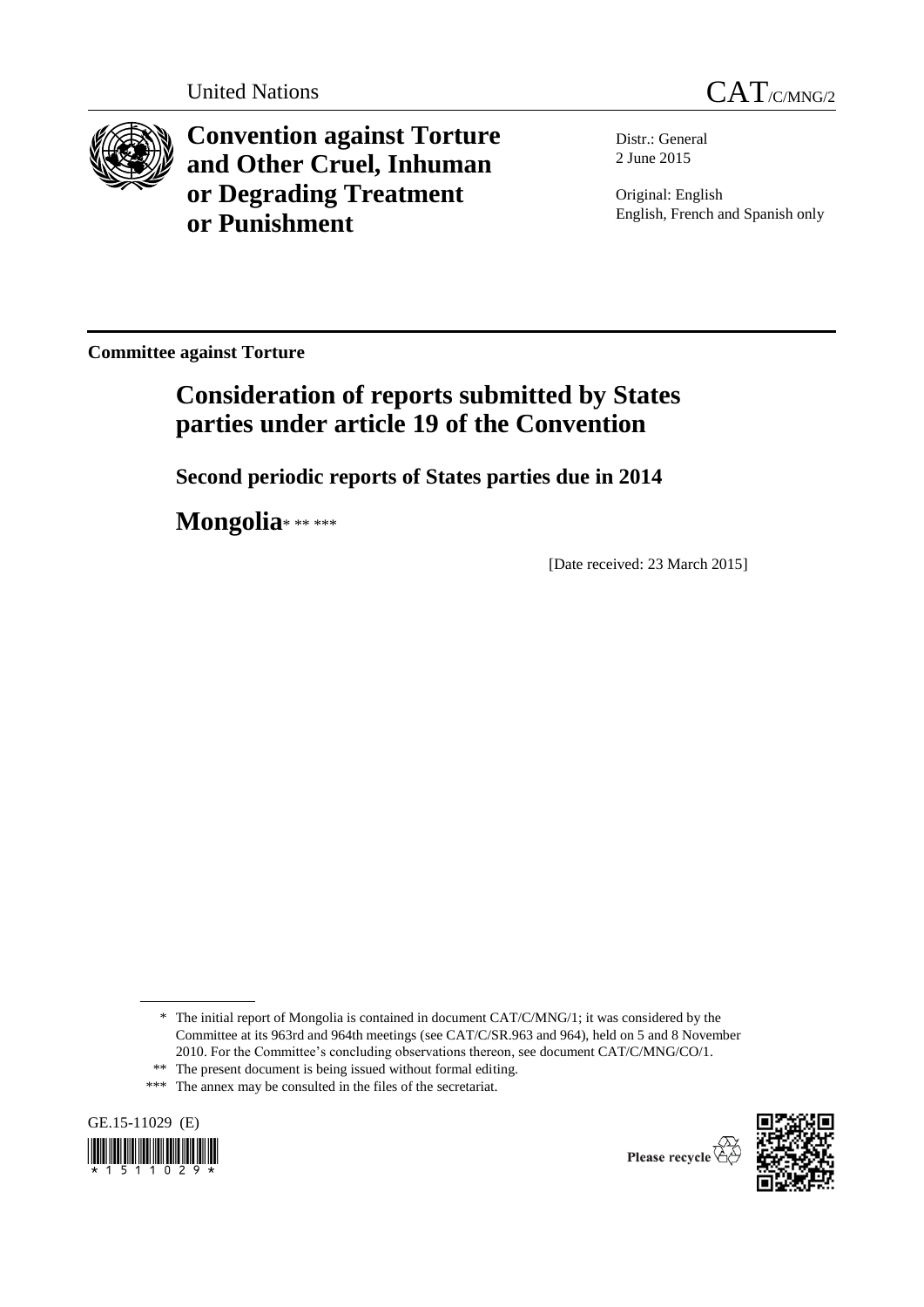# **Part I. General information**

1. As that the general information on the political and legal system of Mongolia is included in the core information in the annexed document submitted to the United Nations, a brief information related to the report is presented in this part.

2. Information in the present report cover the period from 2010–2014.

3. The rights of citizens are guaranteed in the Constitution of Mongolia. With the adoption of the Law on the National Human Rights Commission of Mongolia (hereinafter the "Commission") on 7 December, 2000, the Commission was established in full compliance with the Paris Principles, mandated with the promotion and protection of human rights and charged with monitoring over the implementation of the provisions on human rights and freedoms, provided in the Constitution, and international treaties of Mongolia.

4. The State Great Hural of Mongolia by its resolution No. 41, 2003, adopted the "National Action Program on Human Rights in Mongolia", and the given document increases the initiatives and accountability of governmental organizations and public officials in the efforts to create consistent and efficient mechanims to guarantee human rights and freedoms by the state, to combat violations of human rights and freedoms, to restore violated rights, to expand the participation and improve the effectiveness of civil society, including first and foremost the local self-governing bodies, non-governmental organizations, public media and private sector, and to define directions and measures to broaden citizens' initiatives. This Program is being implemented by the Government since 2003 with each four year phases being adjusted.

5. Mongolia ratified the Convention against Torture and Other Cruel, Inhuman or Degrading Treatment or Punishment (hereinafter the "Convention against Torture") in 2002, and signed the Optional Protocol to the Convention against Torture (hereinafter the "Optional Protocol") during the 68th session of the United Nations General Assembly (i.e. 24 September, 2013). The Optional Protocol was ratified by the State Great Hural on 11 December, 2014.

6. Mongolia submitted its initial report to the Committee against Torture in 2010, and it received the concluding observations by the Committee against Torture that was issued during its 49th session between 1-19 November, 2010.

7. The President of Mongolia, on the basis of his prerogative right to grant a pardon to those on a death row, who are undergoing their sentence within the limits set by the Criminal Code, has called for a *moratorium on all executions* in 2010, and *no person was executed within this time period*.

8. During the reporting period Mongolia for the purposes of ensuring human rights within the framework of legal reforms and based on the recommendations by the Member States of the Human Rights Council ratified the following international conventions, and undertaken internal measures to ensure an implementation thereof. These include:

The International Convention for the Protection of All Persons from Enforced Disappearance, on 9 October, 2014;

(2) The Optional Protocol to the Convention against Torture, on 11 December, 2014;

(3) The Optional Protocol to the International Covenant on Economic, Social and Cultural Rights, on 23 April, 2010; and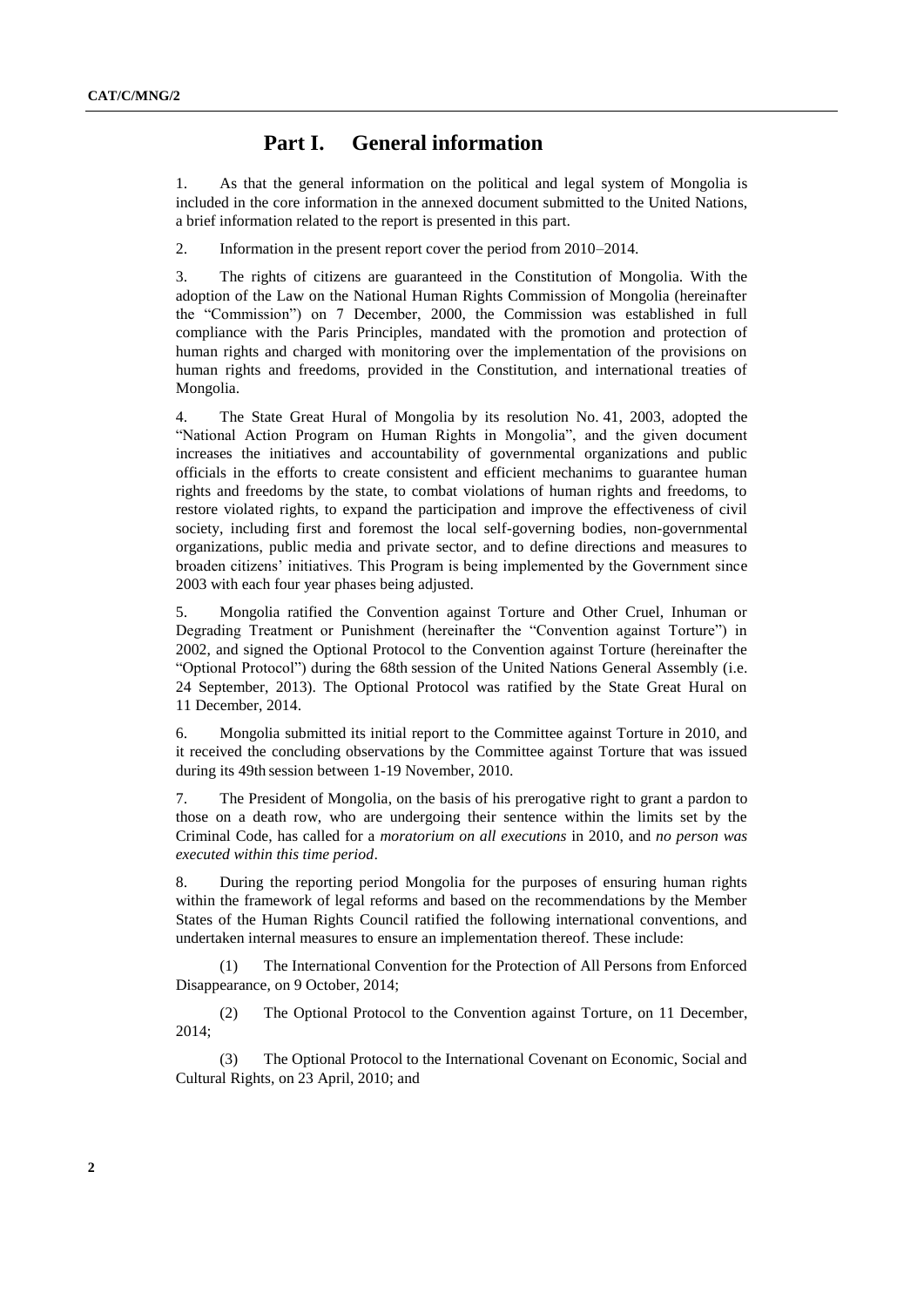(4) The Second Optional Protocol to the International Covenant on Civil and Political Rights, aiming at the abolition of the death penalty, on 5 January, 2012.

9. The State Great Hural has adopted the following laws during its sessions:

(1) Revised Law on Combating Money Laundering and Financing of Terrorism, and other relevant laws in 2013;

- (2) Law on Police Service in 2013;
- (3) Law on Victim and Witness Protection in 2013;
- (4) Law on Providing Legal Assistance to the Indigent Defendants in 2013;
- (5) Law on Marshals Service in 2013.

10. In 2009, 20,373 crimes were filed in Mongolia, and 7,513 people received sentences after being convicted by the courts, while in 2013, 25,362 crimes were filed, and 8,067 people received sentences after being convicted by the courts. In 2013, out of the total number of people convicted by the courts 696 were women, while 504 people were children under 18 years of age. During the same period 46.8% of filed crimes were crimes against the right to ownership, and 34% were crimes against the human life and health.

11. The Supreme Court's statistics for the first half of 2013 indicate that out of 4,087 convicted people 3,086 were sentenced to imprisonment, out of which 1,261 people served the prison sentence in person, 1,563 people received a conditional sentence, 243 people were placed under a probation, 188 adults and 9 juveniles received an amnesty. Also 933 people were penalized by the punishment other than the imprisonment such as fine, compulsory work, and arrest.

12. The Ministry of Justice is working towards creation and strengthening of an internal control system of law enforcement organizations (such as the General Police Department, Marshal (Takhar) Service, General Authority of Mongolia on Citizenship and Migration), monitoring the activities and any violations by law enforcement officers, and its prevention. Also risk management system is being implemented.

13. The revised Criminal Code is being drafted to regulate the crimes, criminal sanctions and coercive measures to be imposed for the purposes of protecting the constitutionally enshrined human rights and freedoms, public and national interests, state sovereignty, security and the security of the mankind, while the Law on Misdemeanor is being drafted to regulate the minor offences, types of punishments and measures for the purposes of protecting the legally binding norms established by the laws, legislation and regulations.

14. In accordance with article 19 of the Convention against Torture, Mongolia is submitting its second report on the adoption and implementation of new measures since the submission of the initial report.

15. The present report is jointly prepared by the Ministry of Justice, State General Prosecutor's Office (hereinafter the "General Prosecutor's Office"), General Authority for Implementing Court Decisions, Supreme Court of Mongolia, General Police Department, National Human Rights Commission of Mongolia, and Independent Authority against Corruption (hereinafter the "IAAC"), while the comments and opinion obtained from the participation of the representatives of the civil society were incorporated.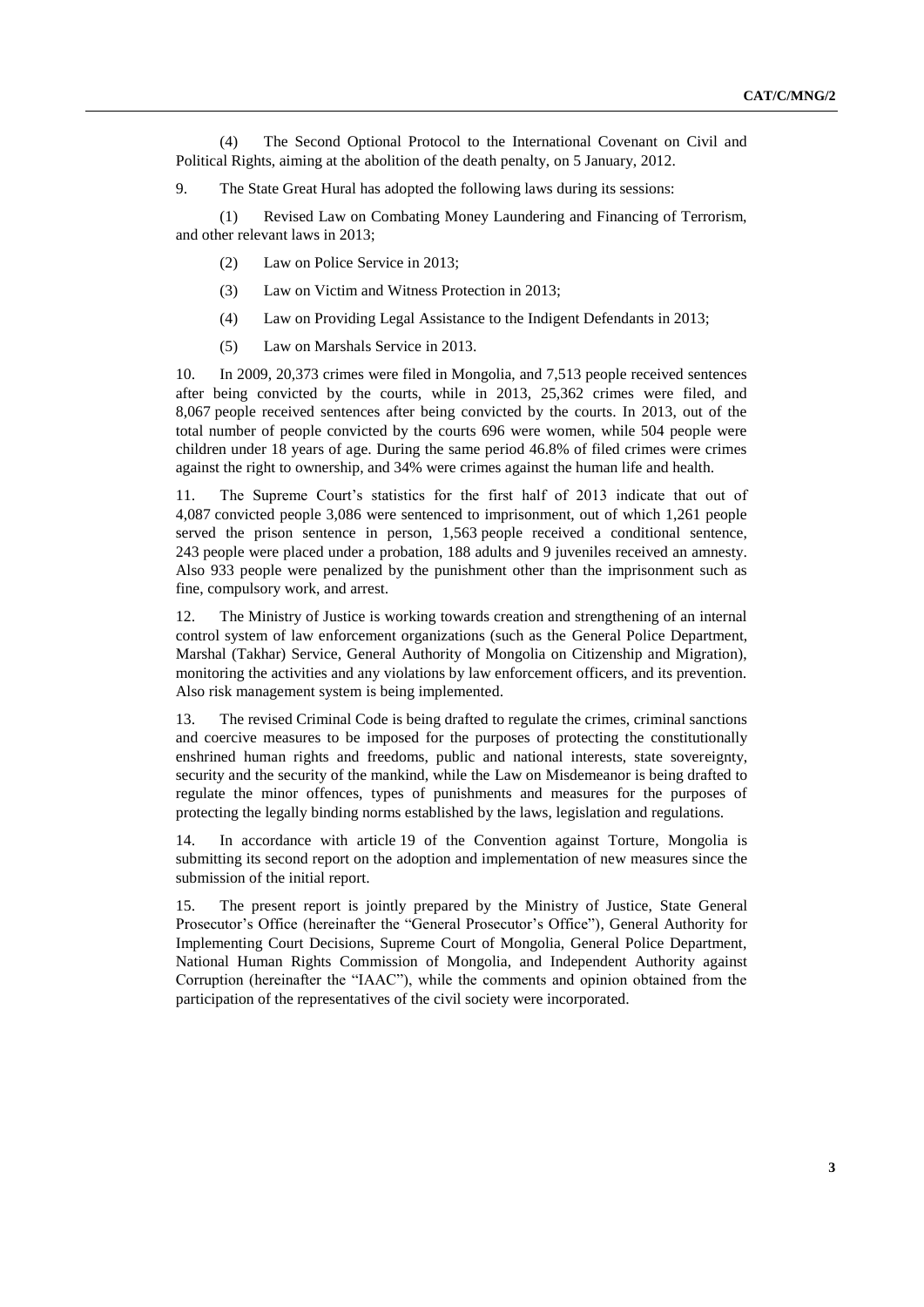# **Part II. Implementation, by each article**

# **Article 1**

No person shall be subject to torture, inhuman, cruel or degrading treatment. (Paragraph 13 of Article 16 of the Constitution of Mongolia)

16. The objectives of the Criminal Procedure Code of Mongolia "... are prompt and comprehensive detection and investigation of crime, identification of offenders, and securing proper law enforcement in order to impose a person, who committed a crime, a fair punishment, and to secure the innocent so that no innocent person shall be presumed guilty". Also the Criminal Code of Mongolia prohibits torture, inhuman, cruel or degrading treatment, and forcing a testimony from the suspect or the accused, or using torture, and prohibits inhuman, cruel or degrading treatment against these persons, and such acts carry a criminal sanction by law.

17. In Mongolia the following laws and legislation include provisions on prohibiting torture, inhuman, cruel or degrading treatment, and protecting the victims. These include:

- (1) Criminal Code;
- (2) Criminal Procedure Code;
- (3) Law on the National Human Rights Commission of Mongolia;

(4) Law on the Implementation of the Decision regarding the Arrest and Detention of the Suspect or the Accused;

- (5) Law on Victim and Witness Protection;
- (6) Law on Providing Legal Assistance to the Indigent Defendants;
- (7) Anti-Corruption Law;
- (8) Civil Code;
- (9) Civil Procedure Code;
- (10) Law on Police Service;
- (11) Law on Marshals Service.

18. In addition to implementing the Convention against Torture through its reflection into domestic laws and legislation, the imposition of criminal liability for the officials, who are authorized to restrict the rights and freedoms of others and to infringe on human rights by the means and measures as prescribed by law, has been strengthened in cases when these officials are suspected of infringing on the rights of others by torture. Consequently, the Criminal Code was amended since the submission of the last report.

19. According to Article 248 of the Criminal Code recognizing as a suspect, charging and sentencing of a knowingly innocent person to criminal liability by an inquiry officer, investigator, prosecutor or a judge for lucrative or other personal motives are subject to criminal liability, and recognizing as a suspect, charging and sentencing for serious or grave crime of a knowingly innocent person or entailing damage in a large amount to the victim are punishable by imprisonment for a term of more than 5 to 10 years with or without deprivation of the right to hold specified positions or engage in a specified business for a term of up to 3 years.

20. Also Article 249 of the Criminal Code legislates, knowingly illegal detention by an inquiry officer, investigator, prosecutor or judge with lucrative or other private purposes shall be punishable by a fine equal to from 51 to 100 times the amount of minimum salary,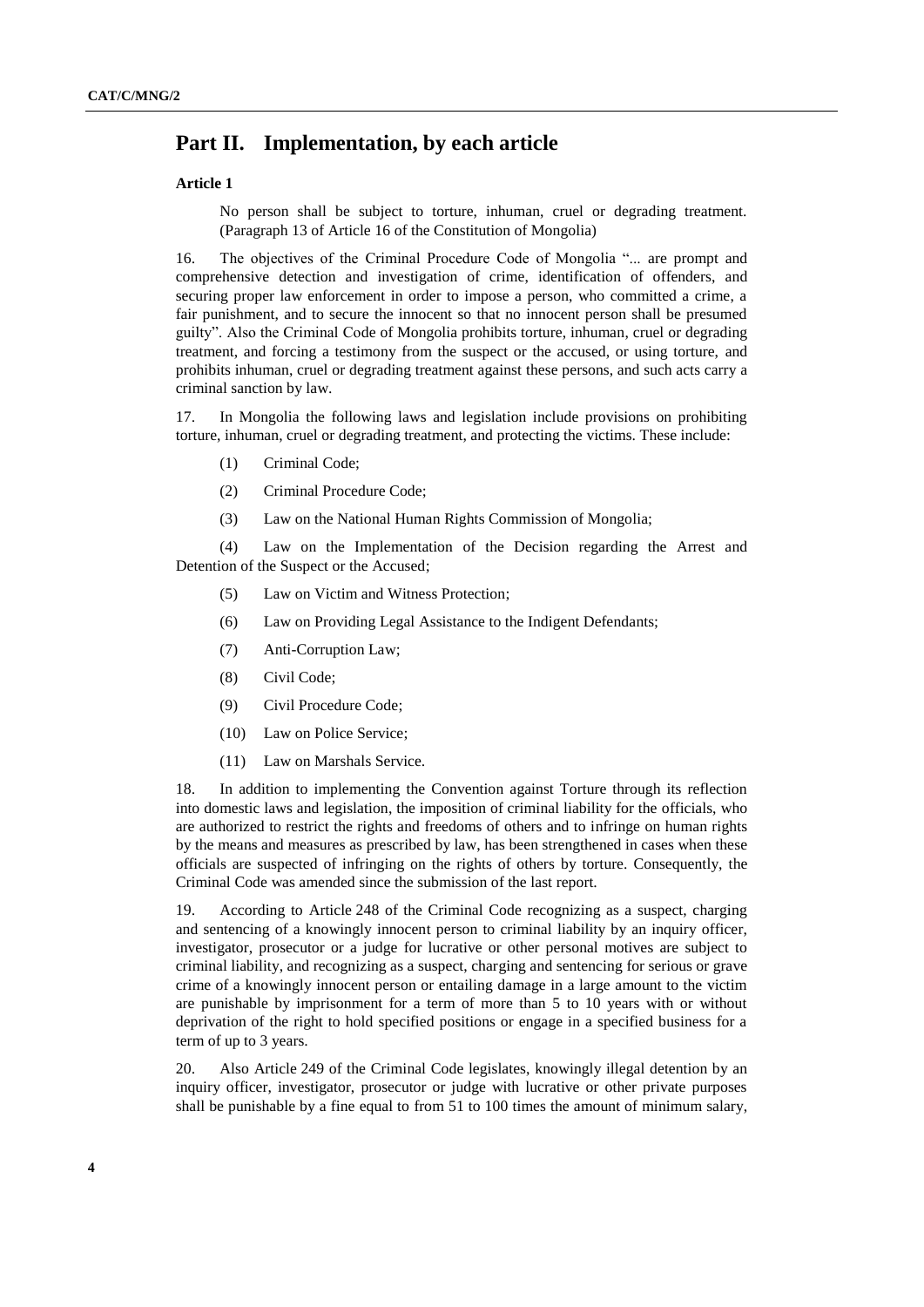or by incarceration for a term of more than 3 to 6 months with or without deprivation of the right to hold specified positions or engage in specified business for a term of up to 3 years, or by imprisonment for a term of up to 3 years. This provision is in line with definition of article 1 of the Convention against Torture, which states, "torture means any act by which severe pain or suffering, whether physical or mental, is intentionally inflicted on a person ... or a third person ... with the consent or acquiescence", and is a reflection into the domestic laws that any illegal acts in violation of human rights by the above officials will fall under one of the categories of torture.

# **Article 251. Subjecting to a torture**

# *(Title of this article was amended by the law on 1 February, 2008).*

251.1. Subjecting to a torture by forcing a testimony by an inquiry officer or investigator by threat or the use of force, torture, humiliation, deception or other illegal methods shall be punishable by imprisonment for a term of up to 5 years with deprivation of the right to hold specified positions or engage in specified business for a term of up to 3 years.

# *(This provision was amended by the law on 1 February, 2008).*

251.2. The same crime if it has entailed a less serious or severe bodily injury or has caused a damage in a large amount shall be punishable by imprisonment for a term of more than 5 to 10 years with deprivation of the right to hold specified positions or engage in specified business for a term of up to 5 years.

#### *(This provision was amended by the law on 1 February, 2008).*

251.3. The same crime if it has entailed the death of the victim shall be punishable by imprisonment for a term of more 10 to 15 years.

# *(This provision was added by the law on 1 February, 2008).*

21. Mongolia, as a member of the United Nations, has an obligation to conform to basic principles specified by the Universal Declaration of Human Rights, the International Covenant on Civil and Political Rights, and the Convention against Torture in legislating the grounds and procedures for restricting the human rights and freedoms in its domestic laws. In this regard, Article 3.4 of the Mongolian National Security Concept stipulates that "The basis for safety of human beings is to create healthy and safe living environment and condition for Mongolians, to ensure food safety, to assure accommodation safety and to protect from crimes and danger" with further assurance in Article 3.3.1.5 providing that "National mechanism shall be strengthened in order to ensure the human rights and freedoms by improving coordination between stakeholders and relevant institutions".

22. The Action Program of the Government of Mongolia for the period of 2012-2016 includes measures to limit the instances of restricting human rights without judicial procedures, to abolish such inquisitorial system of criminal procedure, and to lay the legal foundation for the system of resolving criminal cases under the judicial oversight.

23. Law enforcement officers are entitled to a prerogative right to limit human rights through the use of force and coersion. International human rights standards stipulate the principles for the use of force by the law enforcement officers only when strictly necessary as a last resort and to the extent required for the performance of their duty under full review.<sup>1</sup> However, in Mongolia the power of the law enforcement officials to use force or

<sup>&</sup>lt;sup>1</sup> "Code of Conduct for Law Enforcement Officials" adopted by the General Assembly resolution 34/169A on 17 December, 1979.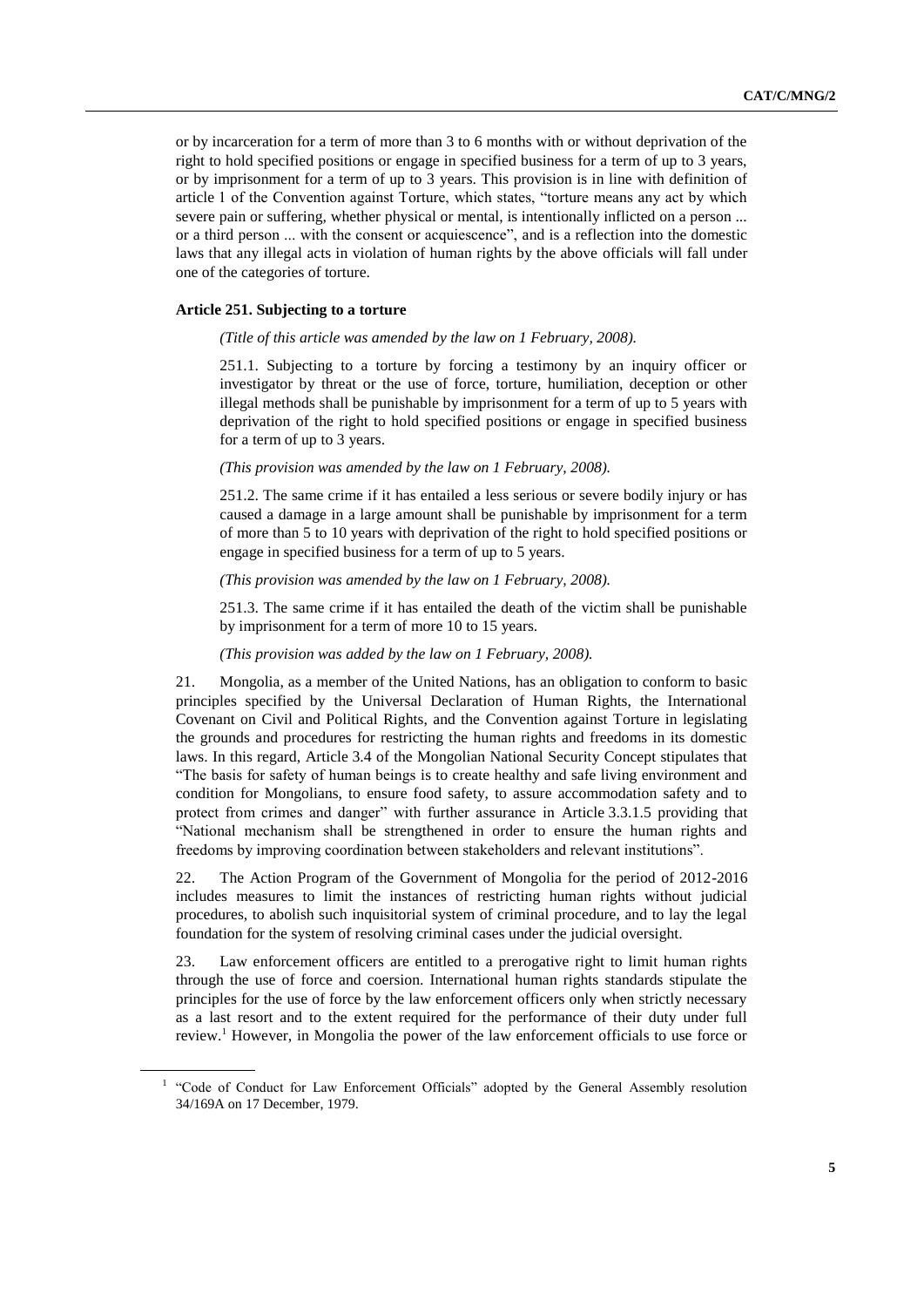coercion are not only provided in very generic terms in laws, but also the grounds for such use are regulated separately in different laws,<sup>2</sup> as well as the procedures for such use are regulated in accordance with the respective regulations jointly adopted by the Prosecutor General and the head of the given organization.<sup>3</sup>

# **Article 2**

24. The Convention against Torture has an equal application to not only the places or objects, where human rights and freedoms are restricted, but also to state institutions providing shelter and foster care for any people dependent on others based on their age, health and physical development, as well as in some instances, the civil society and private sector organizations carrying out governmental functions.

25. The above objectives are reflected into the relevant laws and legislation of Mongolia, for example, Article 14 of the Law on the General Prosecutor's Office provides that the prosecutor shall supervise the following activities on execution of punishment. These include:

14.1.1. on whether the arrest, detention and other punishments are carried out in accordance with the grounds and procedures prescribed by law;

14.1.2. on whether the arrest, detention or imprisonment are in compliance with the conditions and regime established by law;

14.1.3. on whether the criminal liability and other measures are being used in accordance with the grounds and procedures prescribed by law;

14.1.4. on whether the legitimate rights of the persons being punished are ensured.

14.2. The prosecutor in supervising the activities referred to in paragraph 1 of Article 14 of this Law shall exercise the following full powers:

14.2.1. to demand that the court send the sentencing decree within the time specified in the Criminal Procedure Code;

14.2.2. to be entitled to an unrestricted access to arrest and detention centers at any time, to be introduced with the decrees, resolutions and documents that constitute the grounds for carrying out the punishment, to meet with the prisoner in person, and if necessary, to obtain explanations and certifications;

14.2.3. to inspect, and be introduced with the conditions of punishment, and undertake measures to eliminate any violations;

14.2.4. if specifically prescribed by law on the court decision implementation, to issue a conclusion and appoint an expert;

14.2.5. to inspect the conditions and regime of arrest and detention, and immediately release any persons detained illegally;

Basic Principles on the Use of Force and Firearms by Law Enforcement Officials. 8<sup>th</sup> UN Congress, 27 August, 1990.

<sup>&</sup>lt;sup>2</sup> Power and grounds of the law enforcement officer to use a "firearm" are provided by approximately 10 laws, while the power and grounds for the use of "special tools or techniques" are allowed by around 10 laws. *Study conducted by the working group, 2012.* 

<sup>&</sup>lt;sup>3</sup> The procedure is to be adopted, as provided by law, jointly by the Prosecutor General and the head of the given organization, or by the head of the given organization in consideration of the proposal by the state central administrative body and in consultation with the Prosecutor General*. Study conducted by the working group, 2012.*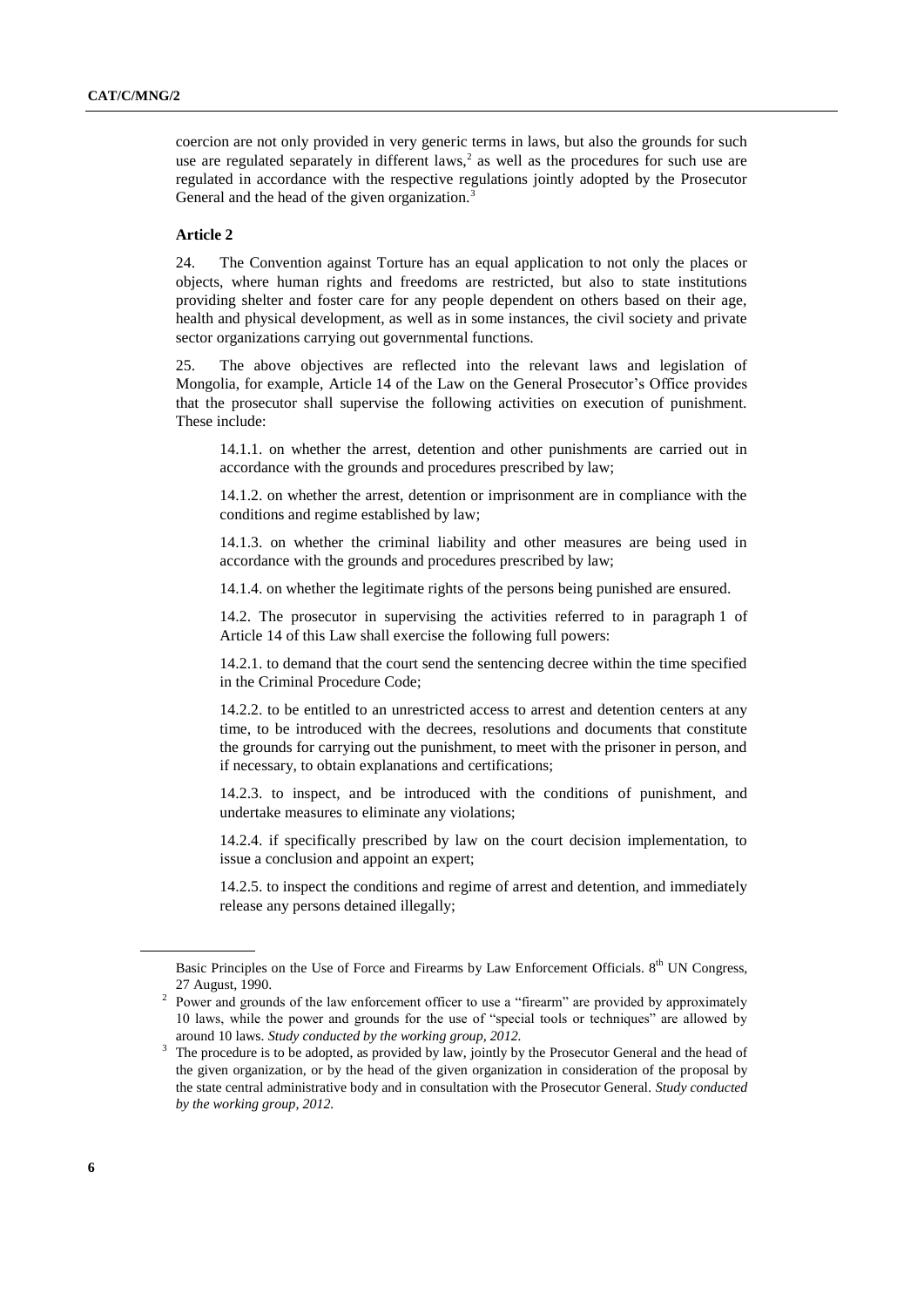14.2.6. to participate in the court proceedings related to deferring the execution of sentencing decree, replacing the conviction of fine and compulsory work by other types of conviction, releasing early from serving conviction due to illness, releasing early from serving conviction, replacing non-served part of a conviction by a milder one, changing imprisonment in colony to imprisonment in incarceration or imprisonment in incarceration to imprisonment in colony, and issue a conclusion.

26. In accordance with the above full powers the General Prosecutor's Office inspects the conditions of detention and imprisonment of detainees and prisoners, examines the complaints and requests from them, restores their violated rights, and sends demands and proposals to relevant bodies on the improvement of detention conditions, and ensures the accountability of officials violating the laws.

27. Specific regulations and guidelines were adopted in accordance with the laws within the scope of the powers of the judicial and prosecutors' organizations for the purposes of ensuring the common application of the Criminal Code and Articles 68, 69, 70 and 114 of the Criminal Procedure Code currenlty in force, to ensure human rights are not violated during pre-trial detention at the stage of inquiry and investigation proceedings, to immediately inform the grounds for pre-trial detention to the suspects, the accused persons, their family members and advocates, and to provide opportunities to present their case to the court in person objecting the grounds for pre-trial detention. For example, these include the "Procedures on regulating some measures related to pre-trial detention" dated 30 January, 2008, jointly adopted by the Chief Justice of the Supreme Court and the Prosecutor General, and the "Guidelines on the prosecutor's supervision over exercise of punishments by the convicts" adopted in accordance with resolution No. 214 dated 11 December, 2011, and resolution No. A/14 dated 5 February, 2013, of the Prosecutor General of Mongolia, which are being enforced. "Procedures on regulating some measures related to pre-trial detention" govern relations on ensuring the rights of the suspects and the accused persons in pre-trial detention, provide for the speedy actions by the official in charge of proposing a pre-trial detention order, and notifying the person of the pre-trial detention order, their family members and advocates within 24 hours, and, if necessary, for the judge to meet the detainees in person.

28. "Guidelines on the prosecutor's supervision over exercise of punishments by the convicts" regulates relations pertaining not only for the prosecutor in charge of overseeing the sentencing procedures to monitor, oversee and inspect the execution of sentencing judgment by the court, but also to determine whether the protection and safeguarding of prisons as well as the conditions of convicts conform to relevant standards, to inspect and determine the humidity and the amount of heat in prison rooms, to inspect on a quarterly basis the regime of arrest and detention centers, security guards, opportunity and conditions to obtain health care and assistance, on whether the prisoners are provided with the meal that conforms to the amount and calorie standards prescribed by relevant regulations, and whether the rights of the prisoners are ensured. In addition, there is a regulation that provides that the prosecutor of a higher instance shall inspect the activities of the prosecutor in charge of supervising the exercise of punishment, and to submit for discussion the results of such activities during the council meeting no less than twice per year. Also in line with above methods the officers of the court decision implementing authority are required to immediately inform the Prosecutor General on any instances related to ill-treatment of convicts sentenced to imprisonment or punishment other than the imprisonment, and the suspects and the accused persons in the pre-trial detention as well as on the criminal cases being initiated and investigated.

29. In addition, it regulates relations on receiving, inspecting, and resolution of verbal and written requests and complaints from the arrested and detained persons.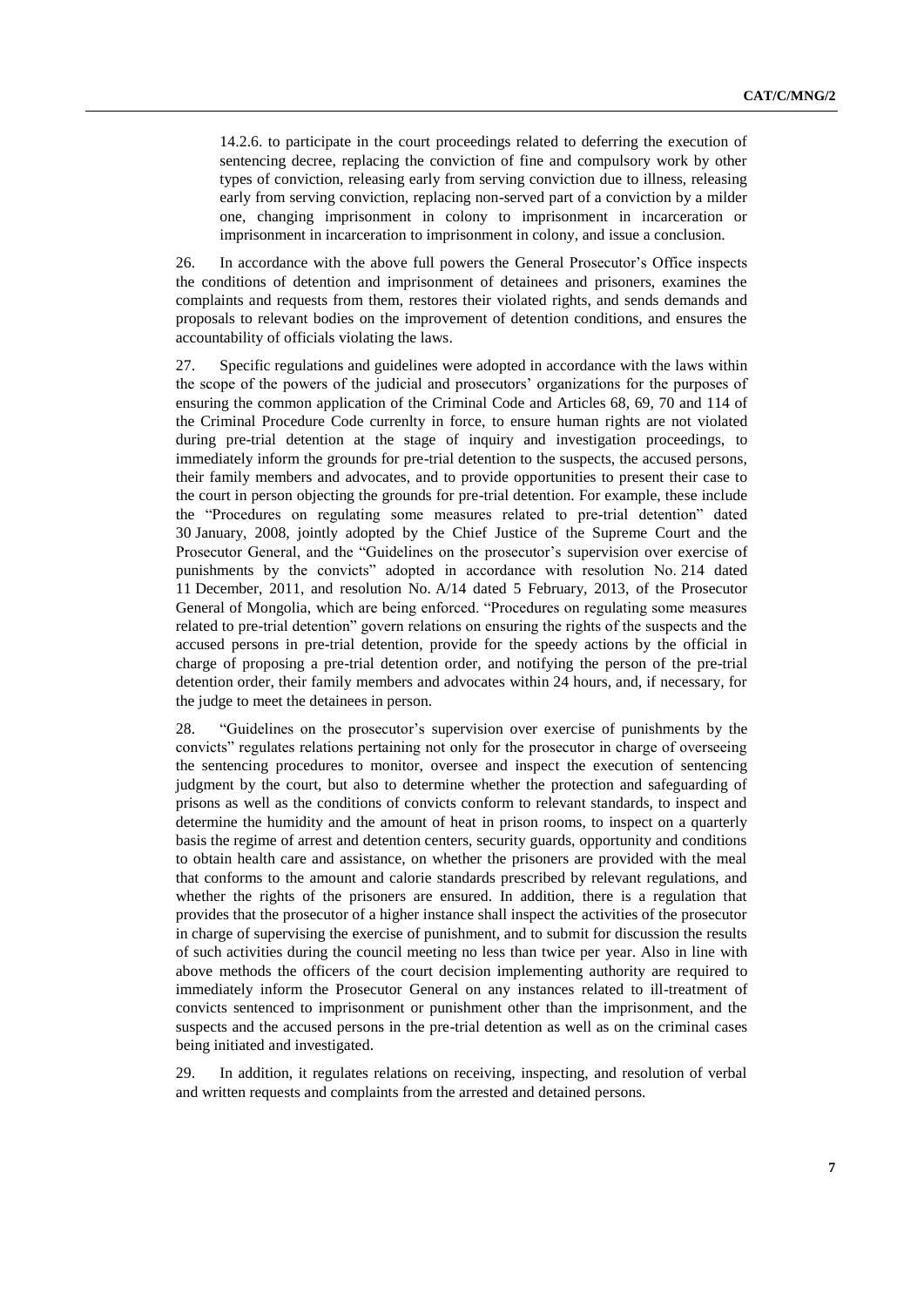#### **Article 3**

30. One of the main goals of the cooperation of Mongolia in the legal sector are to provide and protect the legitimate rights and interests of its citizens and legal entities abroad.

31. The very first treaty was concluded with the Republic of Hungary in 1968 on the "Provision of Mutual Legal Assistance in Civil, Family and Criminal Matters", while the last treaty was established with the People's Republic of China in 2011 on the Extradition of Convicted Offenders.

32. In total 26 treaties were concluded with 19 countries on mutual legal assistance in civil and criminal matters, and on extradition of criminal offenders and convicted offenders. (Appendices 1, 2, 3)

33. In accordance with the Constitution of Mongolia it is prohibited to deprive the citizens of Mongolia from their citizenship, to exile from its motherland, and to extradite to other countries, and article 15 of the Criminal Code thus stipulates, 1) Citizens of Mongolia shall not be extradited to a foreign country for investigation and imposition of a criminal liability; 2) Foreign nationals and stateless persons, who committed crimes beyond the territory of Mongolia and are within the territory of Mongolia, may be extradited to foreign countries to be subjected to criminal liability or for serving punishment as provided for in an international agreement to which Mongolia is a party.

34. Law on the Legal Status of Foreign Nationals was adopted on 8 July, 2010, and it was amended on 26 December, 2013. With this amendment the Mongolian Immigration Office was changed to the General Authority of Mongolia on Citizenship and Migration, and in accordance with the Law on Border Checkpoints, which came into force on 1 April, 2014, its scope of activities were expanded.

35. Article 37 of the Law on the Legal Status of Foreign Nationals provides that if there are no grounds for criminal charges, a foreign national shall be deported if he/she meets one of the following circumstances:

(1) is proved to have entered the territory of Mongolia by using a passport that is invalid or forged;

(2) has failed to leave the country after residence permit expires;

(3) has violated the regulation on visa and registration twice or more times and charged with liability as stated in the present Law;

(4) has undertaken activities prohibited in article 13 of the "Law on Control of the Circulation of Narcotics and Psychotropic Substances";

(5) has been clinically established to have a mental disease *(This article was amended by the law on 13 December, 2012)*;

(6) has used an illegally acquired, counterfeited, or altered passport or visa or residence permit;

(7) has been employed without permission from the competent authorities or engaged in an activity that is different from the purpose of his/her entry;

(8) has failed to follow the Notice to exit the country voluntarily as stated in paragraph 1 of Article 35 of the present Law;

(9) has violated public order twice or more times and has been charged with administrative liability, considering the well-grounded suggestion from the police;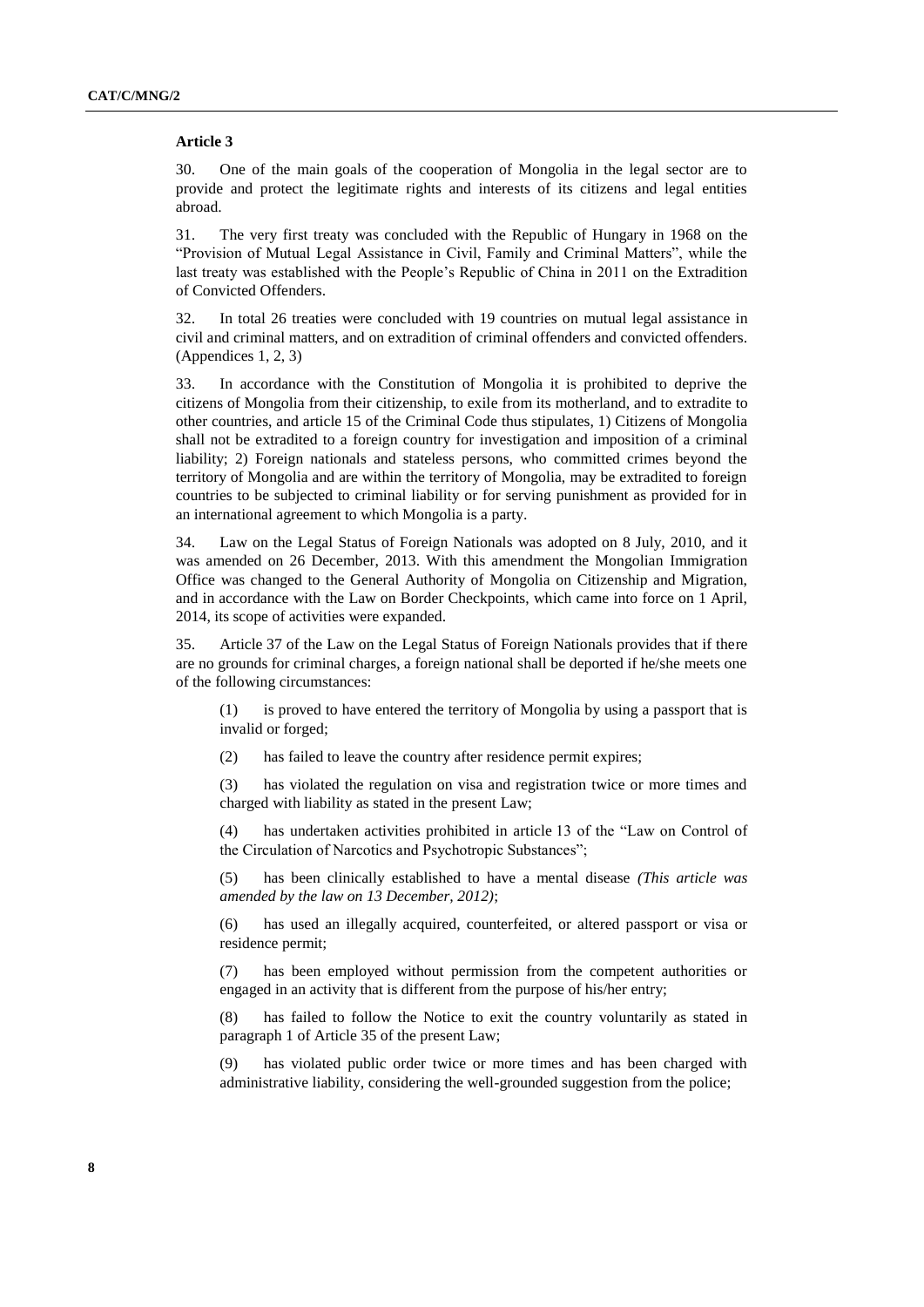(10) has been considered by the relevant competent authorities to carry out activities that could endanger the national security of Mongolia;

(11) has served his/her term of sentence, released on parole or pardoned, or is to be extradited to his/her country of nationality in accordance with international treaties to which Mongolia is a party;

(12) has failed to leave the country on or before the expiry of the term of a visa.

36. The head of the state administrative body in charge of citizenship and migration issues shall make a decision on the deportation of a foreign national from the territory of Mongolia on the basis of the conclusion made by the state inspector in charge of monitoring foreign nationals.

37. The state administrative body in charge of citizenship and migration issues shall compile a database from the deported foreign national's photograph and fingerprints. The state administrative body in charge of citizenship and migration issues shall implement the decision on deportation in collaboration with the border troops and police force.

38. The state administrative body in charge of citizenship and migration issues shall make a Note indicating the period of entry as banned on the passport and relevant document of deported foreign nationals. A foreign national or the inviter shall be liable to pay the expenses regarding the deportation or if they are unable to pay, the state administrative body in charge of citizenship and migration issues shall be responsible for the payment.

39. *Deportation of foreign nationals from Mongolia shall not be considered as the extradition of convicted criminals between the countries.* Deported foreign national shall be transferred to the country of their nationality.

40. A deported foreign national can be transferred to one of the following countries if the direct transfer to the country of nationality is impossible: (i) the previously resided country or country of birth; (ii) the country of last transit before entering Mongolia; (iii) the country where a visa is issued.

41. Chapter Forty-Six of the Criminal Procedure Code legislates the issues on extraditing the foreign citizens or stateless persons, who committed the crimes or have been charged with a punishment on the territory of a foreign country, while Chapter Forty-Seven regulates the issues on extradition of a person sentenced to imprisonment to the country of his/her jurisdiction, and it states that these shall be regulated in accordance with the conditions and rules provided by international agreements of Mongolia.

42. Even though the Chapters Forty-Six and Forty-Seven of the Criminal Procedure Code provide the grounds for refusing the extradition, these do not contain instances related to "sufficient grounds to consider the endangerment of torture". Despite this it also includes provisions on the grounds for objection in the international agreements, bilaterial treaties and agreements to which Mongolia is a party.

43. The mutual legal assistance treaty includes provisions on the legal protection, and it also may contain some issues of concessions. In accordance with Article 24 of 1954 Hague Convention on Civil Procedures, the Contracting States shall have a right to obtain extracts from civil status records without a charge. The Contracting States shall grant the national regime on equal terms based on the principle of equality.

# **Article 4**

44. By the law to amend the Criminal Code on 1 February, 2008, Article 251 of the special part of the Criminal Code on the crime on "Forcing a testimony" was amended to "Subjecting to a torture", whereby it provides that any acts of forcing a testimony by an inquiry officer or investigator shall constitute a crime of torture, and the punishment to be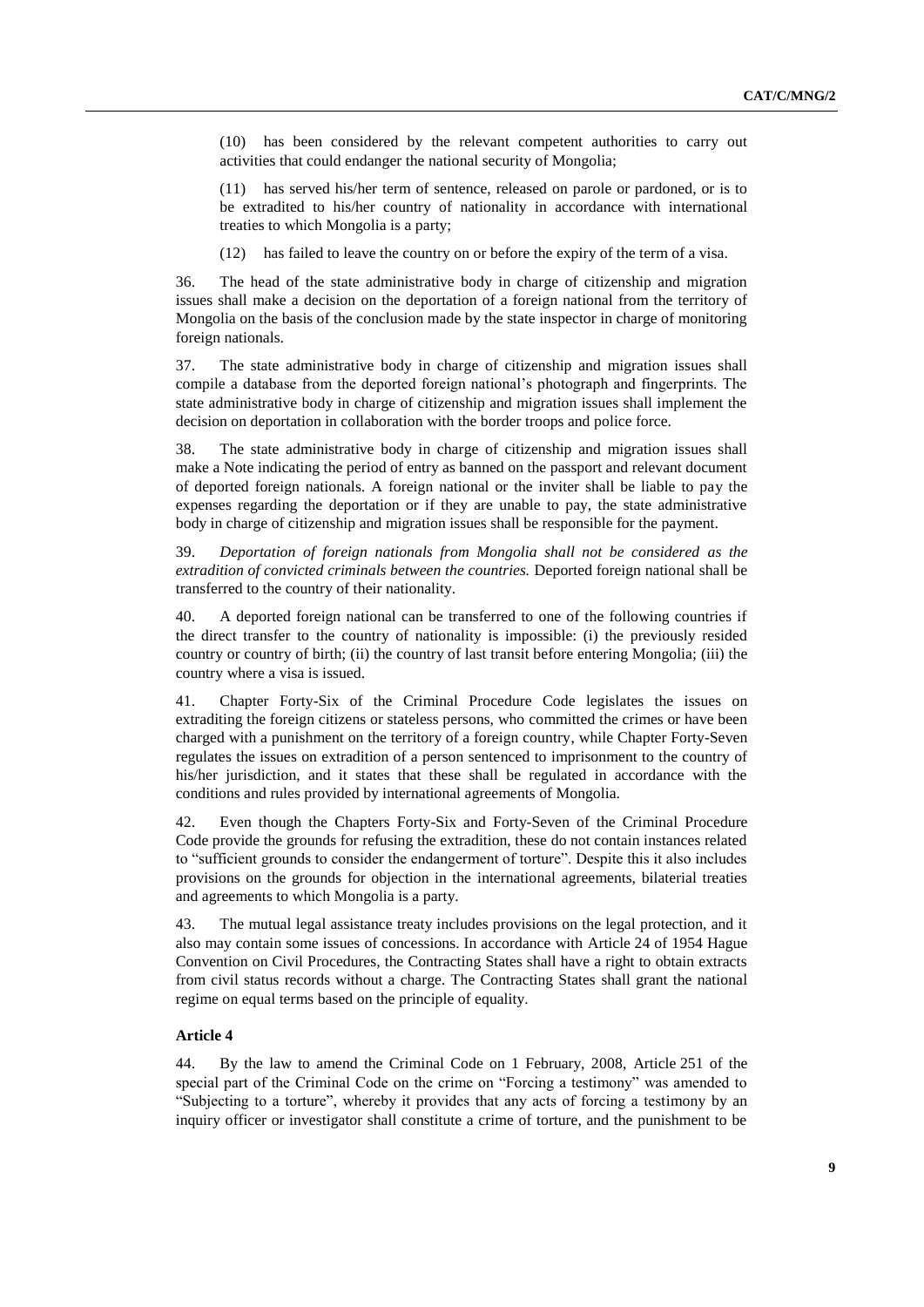imposed on the inquiry officer and investigator were more severe with a compulsory deprivation of the right to hold specified positions or engage in specified business. *We consider this to be one of the major steps towards implementing the recommendations made by the Committee against Torture to Mongolia.* 

45. Also paragraph 3 of Article 251 of the Criminal Code provides that if the crime of subjecting to a torture has entailed the death of the victim it shall be punishable by imprisonment for a term of more 10 to 15 years, whereby this crime falls under the classification of a grave crime, which is consistent with the provisions of the Convention in considering that any form of torture shall constitute a crime, and this crime is to be determined as a grave crime.

46. Human rights organizations criticize that according to the current law, the officials responsible for carrying out the "crime of subjecting to a torture" have been limited to the inquiry officer and the investigator only, and Article 14 of Chapter Twenty-One of the draft "Law on Crimes" submitted to the State Great Hural has been amended to "crime of torture", which states, "Public official, who inflicts himself/herself or at the instigation by or with his/her consent or acquiescence a severe pain or suffering, whether physical or mental, on a person or a third person for such purposes as obtaining from him/her information or a confession, imposing a punishment on him/her for an act he/she has committed or is suspected of having committed shall be punishable by a fine of four thousand six hundred and seventy units of account, or by imprisonment for a term of 1 to 5 years", whereby with the extension of the elements of the crime and the expansion of the officials subject to criminal liability makes it in compliance with the provisions of the Convention.

47. Also Chapter Thirteen of the revised draft "Criminal Code" defines as crimes such actions of the law enforcement officials as the infringement on the rights of others by any illegal means, threatening or intimidation of others, tracking down, restricting the rights of others, and puting into detention in the course of crime detection, inspection and proving the case, whereby each of these are considered to be separate crimes. Elements of the crime are being defined more broadly, and these crimes are to carry a criminal liability in the form of imprisonment for a term of 1-5 years, which is compatible with the provisions of the Convention.

# **Article 5**

48. By the law on the amendment to the Criminal Procedure Code on 9 August, 2007, Article 59 of the Criminal Procedure Code was amended to provide, "An inquiry officer or investigator shall be responsible for drafting a decree of arresting a person suspected of committing a crime, and shall deliver it to the prosecutor, and the prosecutor shall submit it to the court for approval. In instances not permitting a delay, an inquiry officer or an investigator may immediately arrest the suspect and deliver the decree to the prosecutor and the court within 24 hours. The court shall be responsible, within forty eight hours from the moment of receiving the decree of arrest, if necessary in the presence of the advocate or the prosecutor, to sanction confinement under guard or free the arrested person." These were important amendments.

49. Article 58 of the Criminal Procedure Code on "the grounds for arresting a suspect" provides, "a suspect shall be arrested if he/she has attempted to escape or if there is sufficient evidence to suspect him/her in committing serious or grave crime". "Procedures on the regulating some measures related to arrest and pre-trial detention" was adopted by the joint order No. 07/26 of the Chief Justice of the Supreme Court and the Prosecutor General dated 30 January, 2008, as a methodological guidance on the implementation of this provision.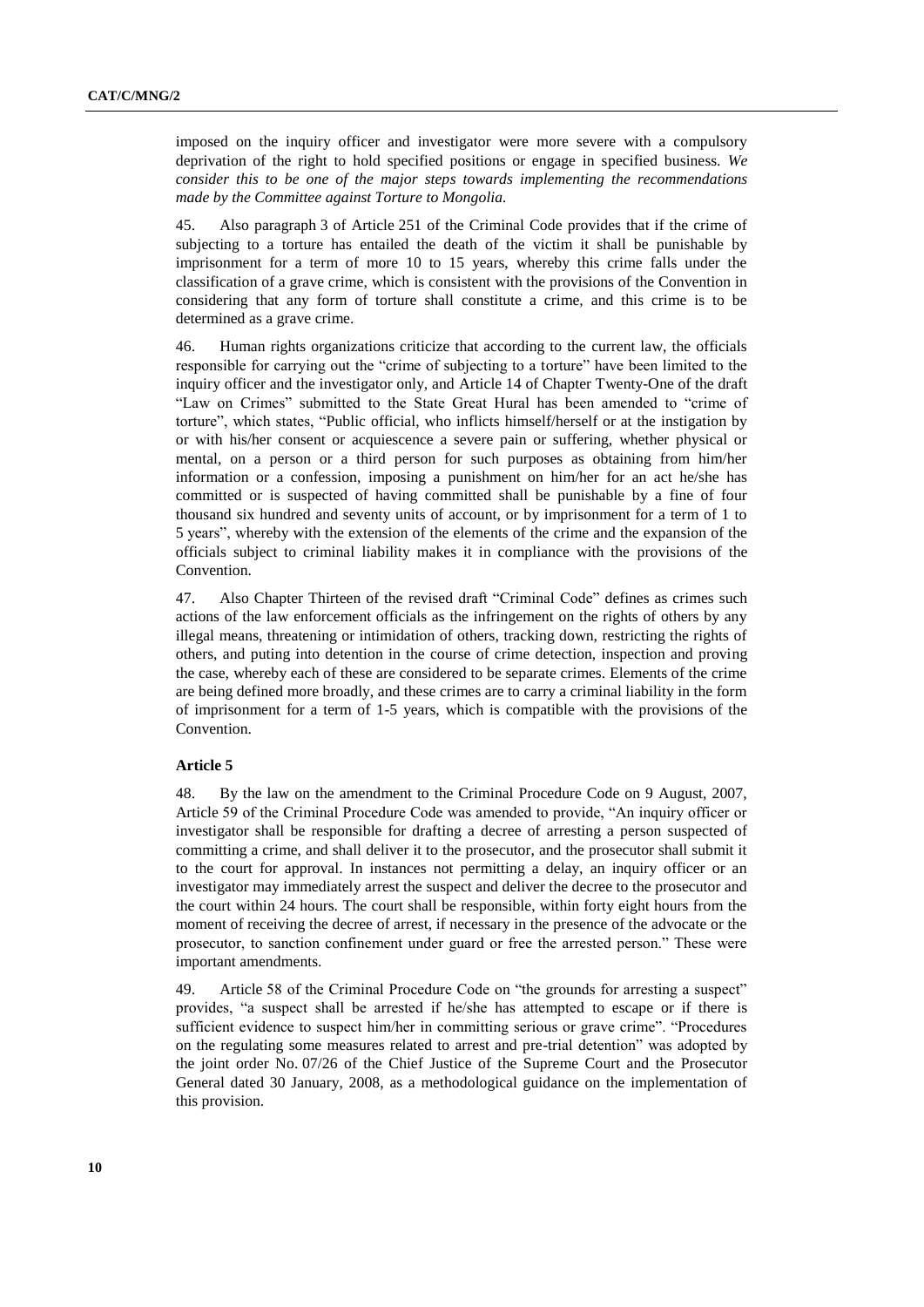50. Currently, in Mongolia the police, intelligence agency and the IAAC carry out a function to combat the crimes under the jurisdiction specified in the Criminal Procedure Code.

51. For example, the General Intelligence Agency in accordance with the Criminal Procedure Code has a function to combat 20 types of crimes as specified by the Criminal Code; IAAC with 10 types of crimes as defined in the Criminal Code; and the police has a function to combat 182 types of crimes as stipulated in the Criminal Code. More than 30 out of 182 types of crimes that fall under the jurisdiction of the police include new types of crimes in Mongolia such as the drug trafficking, human trafficking, and money laundering that constitute covert transnational organized crimes.

52. The draft law to amend the Criminal Procedure Code is being produced for the purposes of defining the jurisdiction to conduct investigation, as well as to determine the jurisdiction of the newly established Marshals Service. Provision 1.5 of Chapter One of the Recommendations of the Supreme Court states, "the judge within forty eight hours of receiving the decree on the arrest of the suspect (in urgent cases) may, if necessary, in the presence of the prosecutor and advocate, in issuing a judicial order to either sanction confinement under guard or free the arrested person".

53. Consequently, the regulation on the mandatory issuance of the judicial order (decision) and review of the arrest of the suspect not only in urgent but also in ordinary cases makes this provision novel and consistent with the principle of human rights.

54. The coersive measures of isolated confinement have common characteristics such as the temporary custody through administrative procedures, detention, or transportation of the suspected person to the appropriate organization; however, in practice these measures are sometimes undertaken in succession. For example, prior to arresting the suspect he/she is placed under temporary custody for 72 hours through administrative procedures, and then after undergoing arrest for 7-30 days if the given offence constitutes characteristic of a criminal offence then an issue arises on the continuation of the arrest or detention of the person, who has been placed under custody through administrative procedures, without counting the time he/she spent in administrative custody into the total time being incarcerated for the purposes of the investigation. (Appendix 4)

55. It should be mentioned that in the case of the "person being caught in the act of committing the crime or immediately after committing it", which constitutes one of the grounds for considering the person as a suspect, the time period for restricting the right to free movement by the law enforcement officer in order to transport the person for handing over to the competent authority also constitutes one form of coercive measure to isolate the person.

56. Many proposals were received from the judicial organizations and law enforcement organizations, and international human rights organizations as well as research institutes that made recommendations on the need to amend some articles of 2002 Criminal Procedure Code for the purposes of making the regulations clear on articles that do not generate a common understanding on the application of the Code, and to regulate the relations that are left unregulated.

57. The Government after studying these proposals and recommendations developed a draft amendment law on the Criminal Procedure Code, which was submitted to the State Great Hural and adopted on 9 August, 2007. The following is the summary of these amendments:

(1) Sub-paragraph 6, paragraph 1 of Article 40 is being added that provides that if the suspect or the accused without the financial means, makes a request for the advocate then an advocate shall be mandatorily present for their criminal proceedings for the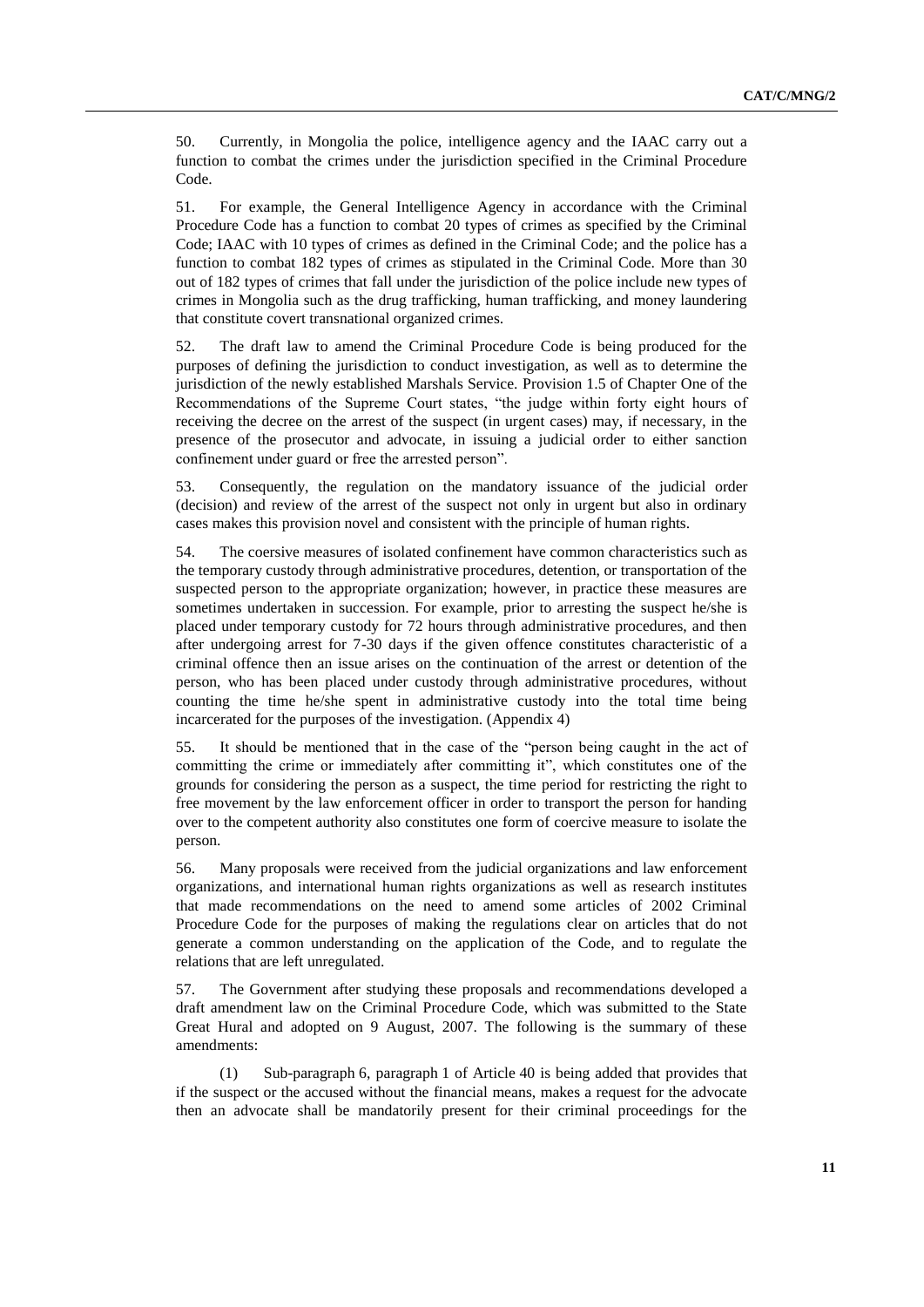purposes of expanding the legal assistance to vulnerable groups, and to guarantee their right to defense.

(2) The lack of provisions on the official in charge of issuing a decision on transferring the suspects or the accused persons to another location for pre-trial detention was regulated by paragraph 10 of Article 68, whereby the judge is to issue a judicial order based on the proposal by the prosecutor to transfer the suspect or the accused person to another detention center, and the family members or the advocates of the suspects or the accused persons are to be informed.

Paragraph 10 of Article 69 was added, which provides for the presence of the advocate or the prosecutor when the judge makes a decision on the extention of the time period for pre-trial detention if the judge considers it necessary, or if the advocate so requests. This way, in making a decision on the continuation of the pre-trial detention the judges are able to realistically review and resolve the case based on the grounds and evidence provided by the prosecutor and the advocate.

(4) The Criminal Procedure Code provides that a complaint regarding the judicial decision on pre-trial detention shall be reviewed and resolved by the Chief Justice or in his/her absence the judge appointed by the Chief Justice. However, there was no clear provision on whether there exists a possibility for appealing this judicial decision. Consequently, it was amended to stipulate that the decision by the Chief Justice or the judge appointed by the Chief Justice shall be a final decision.

(5) Also Article 172 was amended and broadly expanded to include provisions for the competent prison officer to carry out immediate measures on the territory of the prison if there is a suspicion that the convicted criminal has committed a crime, and the same for the executive officer of the intelligence agency in relation to the crime committed on the territory of the border zone, for the customs inspector in relation to the crimes discovered during the customs control and inspection, for the competent officer of the fire department in relation to determining the causes of fire, and for the commanding officer in charge of soldiers and the police in relation to the crimes committed by the soldier or the police officer during their peacekeeping or other missions of international organizations in view of the difficulties that might incur such as the crime scene contamination and loss of time prior to police investigation of the crime that took place in the territory adjacent to prisons or border zone, as well as the need for the intelligence officers to carry out measures to preserve the traces of crime, to establish the causes of fire, and to investigate the crime discovered during the customs control.

(6) If the cases that were returned to the prosecution for additional inquiry, as well as the ones that were suspended or dismissed are re-opened the prosecutor shall extend the period of inquiry for up to 15 days.

An addition was made to the law, where the court shall send the case back to the inquiry and investigation proceedings if it considers it necessary to add an additional sentence to the case previously heard and sentenced by the court or if the case needs to be changed to a more severe case on these grounds.

(8) Paragraph 6 of Article 263 was added into the Criminal Procedure Code that provides for the procedure on the interrogation of a defendant in the absence of another defendant to be permitted when it has special importance in establishing the truth in the case, which is also to be applied in the case of a minor defendant.

(9) Previously, there were no legal grounds for a competent authority to lodge a complaint or objection to the Supreme Court (court of supervisory instance) if it considered that the Criminal Code has been incorrectly applied or that the Criminal Procedure Code has been violated. Consequently, paragraph 2 of Article 342 of the Criminal Procedure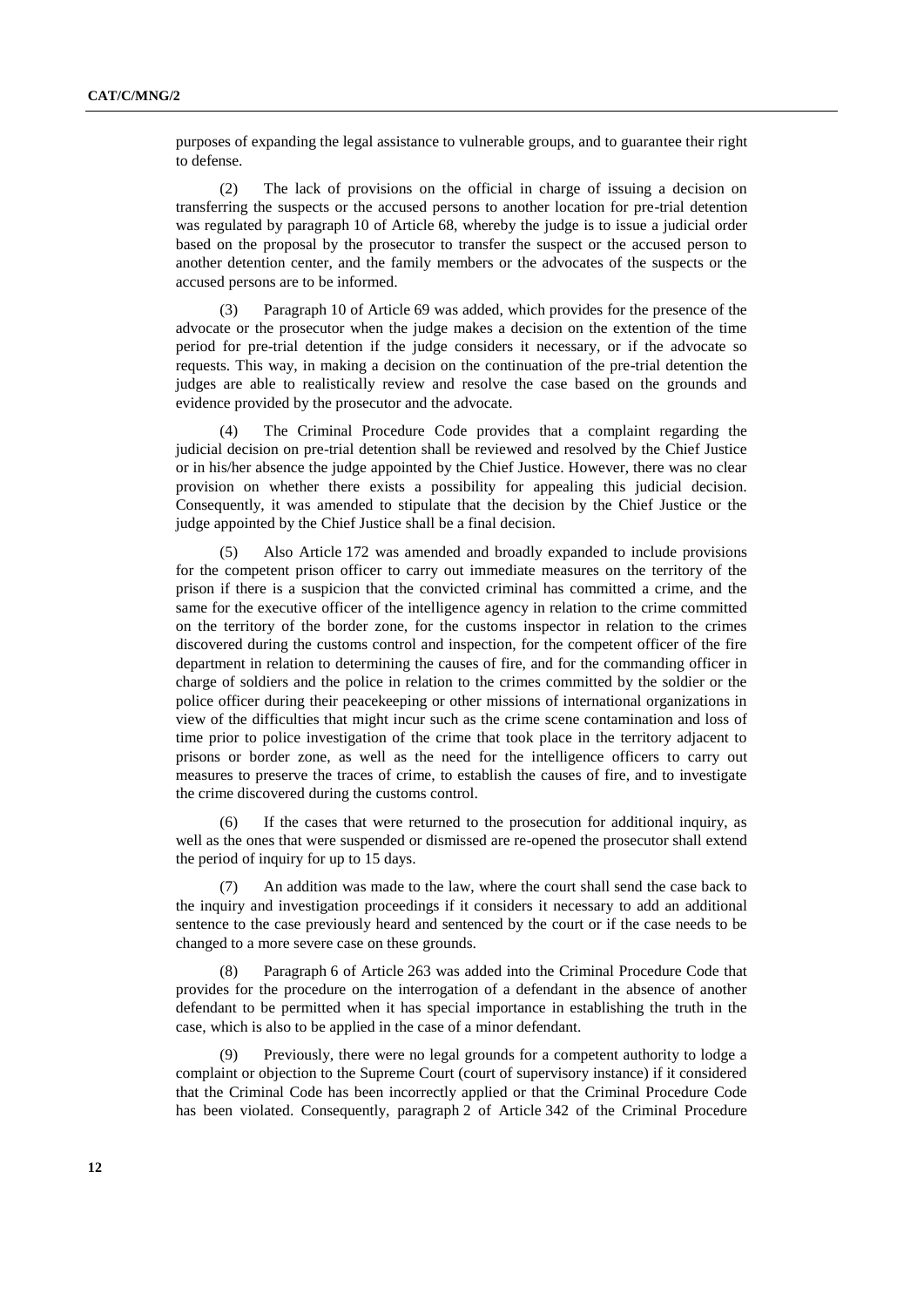Code was added that provides, "the court of supervisory instance shall mandatorily consider and resolve the complaint or objection that is lodged by the appellate court on the grounds that the Criminal Code has been incorrectly applied or that the Criminal Procedure Code has been violated" for the purposes of creating a common understanding of the law and its correct application.

(10) Paragraph 2 of Article 370 was added to the Criminal Procedure Code that legislates, "if the advocate of the minor suspect or the accused makes such a request the interrogation may be verified by a video recording through their own expenses", which ensures the rights of minors during interrogation, as well as it documents the interrogation process.

58. Amended articles and provisions of the Criminal Procedure Code:

(1) Sub-paragraph 11 and paragraph 1 of Article 5 was amended, where the term "family member" was expanded to include the previously excluded persons such as the family members of the victims and witnesses, who constitute the main participants of the criminal proceedings.

(2) Article 34 was amended for the citizens' representative to submit in writing his/her opinion regarding the guilt of defendant only, and to read it aloud during the court litigation, as well as for 3 citizens' representatives to be present in the court composed of three judges, resolving the case in the first instance.

(3) Paragraph 3 of Article 38 was revised to ensure the right of the advocate to be present from the start of the immediate measures.

(4) Paragraph 1 of Article 59 and paragraph 3 of Article 68, which stated that the prosecutor shall submit the decree on arrest or detention to the court for approval, were amended for the court to issue a resolution on the arrest or detention in accordance with the Law on Courts and the Criminal Procedure Code, which provide for the courts to render a decision and for the judges to issue orders.

(5) Articles 69 and 366 that stated for the term of investigation with confinement of a minor accused to be extended for up to 18 months, and for the total term of investigation with confinement of the adult accused to be extended for up to 24 months were amended to comply with the provisions of the international treaties ratified by Mongolia, to ensure speedy investigation and resolution of the case, and to reduce possibilities for limiting human rights without justification in order to provide for differentiated total term of investigation with confinement in less serious, serious, and grave crimes.

# **Article 6**

59. Article 14 of the International Covenant on Civil and Political Rights that Mongolia ratified as well as the Constitution of Mongolia and other laws guarantee the right of all persons to equality before the courts. Every person shall be presumed innocent until proved guilty by the court through the due process of law.

60. During the last period, the National Human Rights Commission received 3,229 complaints, of which about 70% or around 2,260 complaints were related to criminal proceedings. 13% of these were complaints on the subjecting to torture by the inquiry officers and investigators.

61. In addition, 18% of these complaints were related to arrest and detention, as well as the ethical conduct and attitudes of inquiry officers and investigators. For example, out of 669 complaints received in 2013, 289 or 43.2% of complaints were received from the suspects and the accused in pre-trial detention, as well as the convicted offenders in prisons.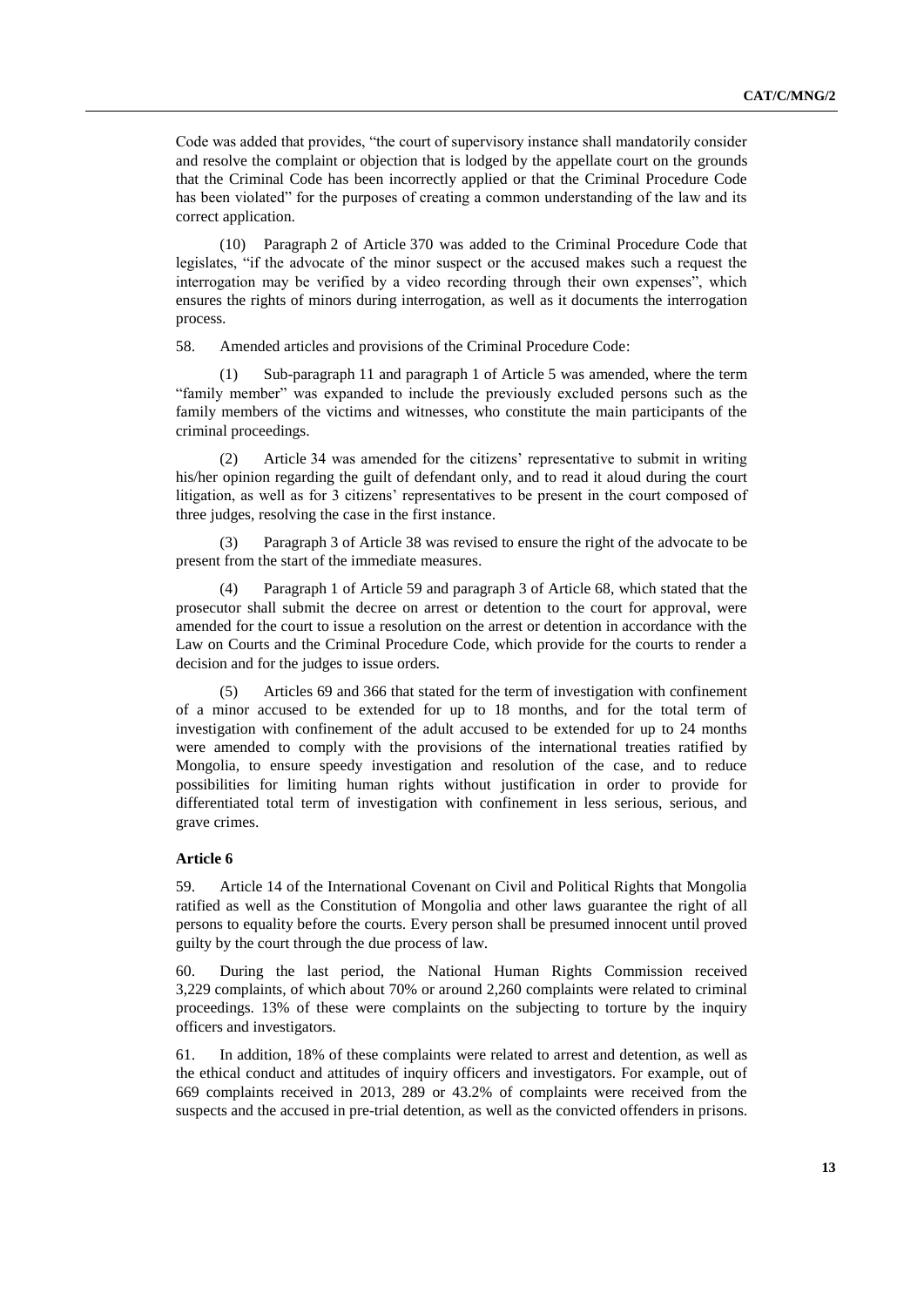166 of these complaints claimed that they were falsely accused or were tortured, and the Commission considers that the petitioners of 29 or 17.5% of complaints received during the inspections may have become the victims of torture.

62. Order No. A-12 of the Prosecutor General dated 13 February, 2014, provides that the  $6<sup>th</sup>$  professional division on rendering support to the investigation proceedings of the General Police Department shall conduct inquiry and investigation proceedings in relation to the case under the jurisdiction of the Prosecutor's Office, and by the order No. 95 of the Chief of the General Police Department dated 14 February, 2014,  $6<sup>th</sup>$  division for investigation of special persons was established.

63. Since its establishment, the  $6<sup>th</sup>$  division received 16 complaints that fell under the jurisdiction of the Prosecutor's Office, and after conducting inquiry and investigation proceedings in relation to 9 criminal cases, 1 criminal case alleged being subjected to torture for the purposes of obtaining a confession. As a consequence of carrying out investigations of this criminal case, it was dismissed on the grounds of the absence of the elements of a crime after it was determined that it cannot establish the act of guilt by the police officer. (Appendix 6)

64. In accordance with paragraph 2 of article 18 of the Law on Police Service, which was newly amended by the State Great Hural (5 July, 2013), that legislates "...it shall have a Vice Chairman in charge of ensuring internal monitoring-security" the Internal Monitoring-Security Department was established and included into the structure of the General Police Department.

65. In 2010, 251 persons were detained in pre-trial detention centers, in 2011 there were 237 pre-trial detainees, in 2012 there were 322 pre-trial detainees, and in 2013 there were 273 pre-trial detainees respectively, and there were no cases of pre-trial detention without the sentencing decree by the inquiry officer and investigators.

- 66. On the condition of detention centers:
	- *Location, capacity:* Nationally, 26 detention centers conduct their operations under the jurisdiction of the General Authority for Implementing Court Decisions, out of which 1 detention center is located in the capital city, 21 detention centers are located in aimags, 1 detention center each is located in Mandal soum of Selenge aimag, Kharkhorin soum of Uvurkhangai aimag, Tosontsengel soum of Zavkhan aimag, and Baganuur district respectively, while one arrest center is located in Nalaikh district. Detention center in the capital city has the capacity for 1,000 detainees, detention centers in aimags have the capacity for 24-60 detainees, detention center in Darkhan-Uul aimag has the capacity for 80 detainees, detention center in Tuv aimag has the capacity for 100 detainees, detention center in Orkhon aimag has the capacity for 200 detainees, and, as of today, detention center in Dornod aimag houses 92 detainees despite the capacity for 42 detainees, whereby its capacity has exceeded two-fold. Detention centers in Bayankhongor, Huvsgul, and Arkhangai aimags respectively can no longer accept detainees because they exceeded their capacity, while other detention centers are conducting their operations as usual.
	- *Number of pre-trial detainees:* A total of 1,303 detainees (6 foreign citizens: 4 are housed at the detention center No. 461, where 2 are from the People's Republic of China, 1 is from the Russian Federation and 1 is from Bangladesh, while 1 Georgian is housed at the court decision implementing authority of Dornod aimag, and 1 Kazakh is located at the court decision implementing authority of Bayan-Ulgii aimag), out of whom there are 1,194 male adults, 77 female adults, 31 male minors, and 1 female minor. There are 35 detainees, who are being detained and investigated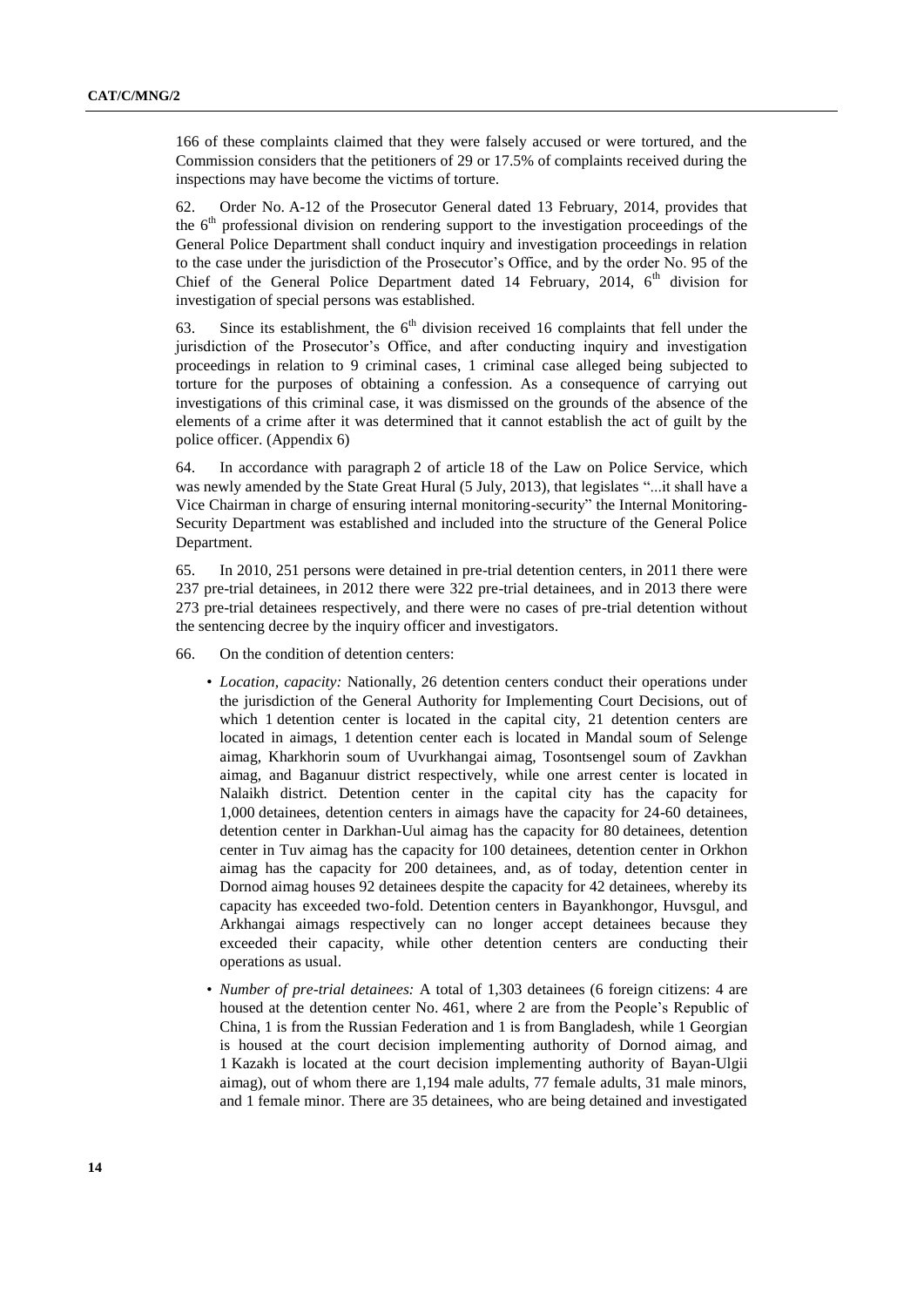for over a year, at the detention centers under the jurisdiction of the General Authority for Implementing Court Decisions.

67. On average there are about 4,500 suspects and accused persons per year, who get a pre-trial detention order, and at the end of 2013 there was an increase in the number of detainees up to 7,767 persons, while in the first half of 2014 there was an increase in the number of detainees up to 4,271 persons. Out of these 3,536 detainees received a punishment of imprisonment or arrest by the court order in 2013, while 1,889 detainees were imprisoned or arrested by the court order in the first half of 2014.

68. In 2013, 649 suspects or the accused persons were released by the court order, 274 detainees were released by the order of the chief of the arrest or detention center, while in the first half of 2014, 298 detainees were released by the court order, and 193 detainees were released by the order of the chief of the arrest or detention center respectively.

# **Article 7**

69. Provision 9 of the concluding observations of the Committee against Torture during its  $49<sup>th</sup>$  session on 19 January, 2010, on the report submitted by the Government of Mongolia states, "the State party is urged to bring impunity to an end and ensure that torture and ill-treatment by public officials will not be tolerated and that all alleged perpetrators of acts of torture will be investigated and, if appropriate, prosecuted, convicted and punished with penalties appropriate to the gravity of the crime. The State party should ensure that efficient and independent investigative mechanisms be established against impunity regarding torture and ill-treatment."

Provision 13 of the concluding observations of the Human Rights Committee during its  $2297<sup>th</sup>$  session in 2011 on the report submitted by Mongolia provides, "the State party should ensure that the Investigative Unit has the necessary authority, independence and resources to adequately investigate all offences committed by the police".

71. The Investigative Unit at the State General Prosecutor's Office started to conduct its operations in accordance with resolution No. 47 of the State Great Hural of Mongolia dated 4 July, 2002, and resolution No. 179 of the Government of Mongolia dated 4 September, 2002, with 26 vacancies from 11 September, 2002, and following the adoption of the law on the amendment to the Criminal Procedure Code on 24 January, 2014, and the law on the invalidation of some provisions of the Law on Prosecutor's Office by the State Great Hural, as well as in accordance with resolution No. 22 of the State Great Hural dated 24 January, 2014, the investigation of 10 types of crimes specified in the Criminal Code fell under the jurisdiction of the Independent Authority against Corruption. Consequently, some of the vacancies and functions of the Investigative Unit at the General Prosecutor's Office were transferred to the IAAC, and some of its functions were transferred to the Investigative Division of the Police Department.

72. In other words, the jurisdiction of the Investigative Unit at the General Prosecutor's Office to exercise inquiry and investigation in relation to the crimes on malfeasance in office and corruption committed by the intelligence officers, police officers, inquiry officers, investigators, prosecutors, and judges have been transferred to the jurisdiction of the IAAC.

73. However, the jurisdiction to investigate other types of crimes committed by the aforementioned persons has been transferred to the Police Department.

74. Information related to the statistical data of the secretariat of the Investigative Unit at the General Prosecutor's Office is attached. (Appendix 6)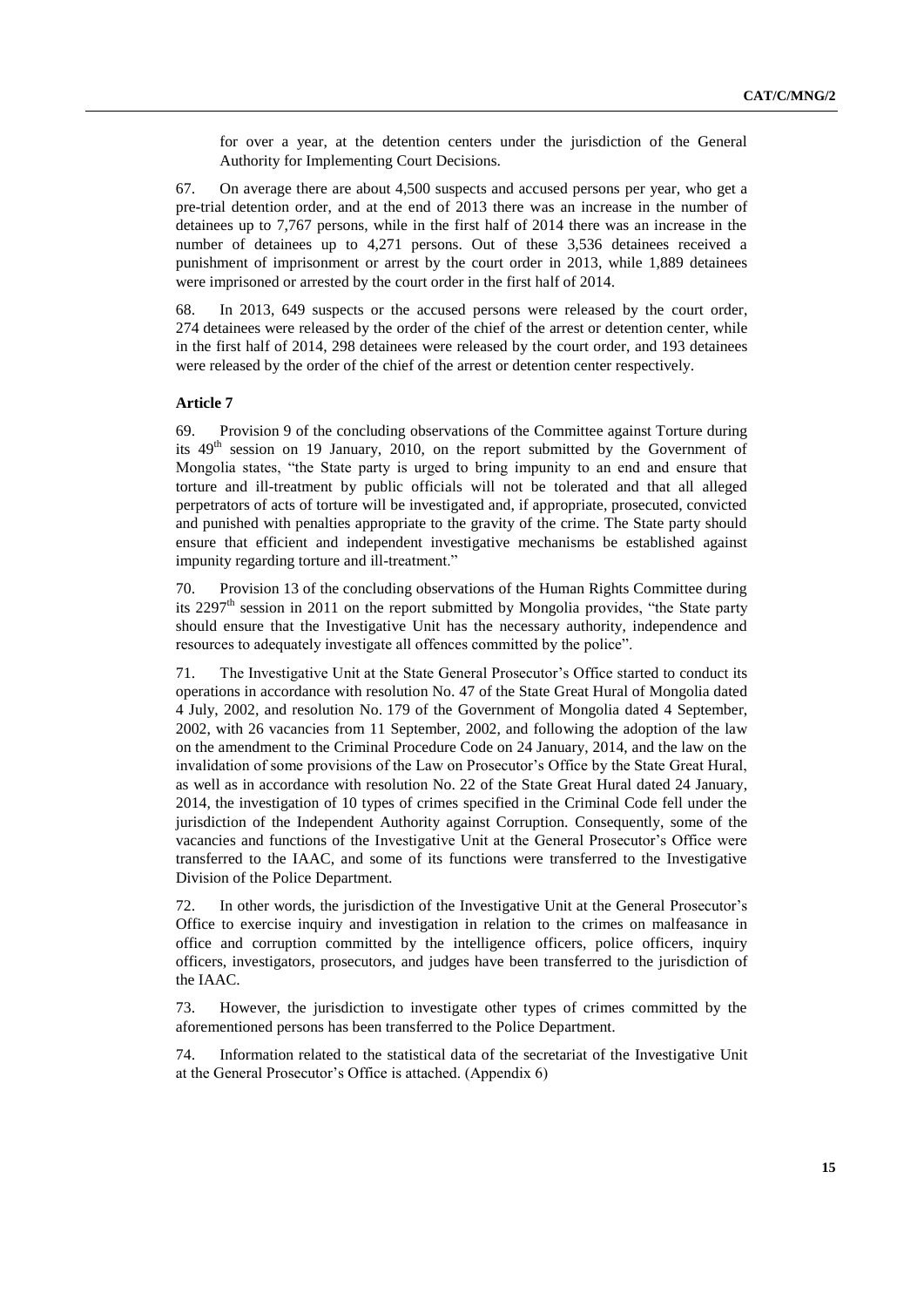#### **Article 8**

75. Paragraph 2 of Article 15 of the Constitution of Mongolia provides, "Deprivation of Mongolian citizenship, exile and extradition of citizens of Mongolia shall be prohibited", which constitutes the main legal guarantee of the state to protect the rights and legitimate interests of its citizens.

76. Paragraph 1 of Article 15 of the Criminal Code of Mongolia legislates, "Citizens of Mongolia shall not be extradited to a foreign state to be investigated in a criminal case or to be subjected to criminal liability", which demonstrates the fact that the Criminal Code serves as one of the guarantors of the principle of citizenship, as well as the principle of humanity for the citizen to enjoy the protection of their state.

77. The principle of citizenship, which constitutes one of the principles for establishing the application of the Criminal Code, has a meaning stating that all persons who have committed crimes on the territory of Mongolia shall be subjected to criminal liability under this Code. The term "all persons" include Mongolian citizens, foreign citizens and stateless persons.

78. On the other hand, the matter of criminal liability of the persons who enjoy diplomatic immunity and their family members is decided in accordance with the international agreements to which Mongolia is a party. The principle of humanity is a unique concept that serves two purposes, where its first purpose is to ensure the security of the members of the society from criminal infringement, and to restore their violated rights, and its second purpose is to provide the human rights of the people, who are guilty in committing the crimes, suspected, convicted, or defending their rights in courts.

79. Also paragraph 2 of Article 15 of the Criminal Code provides, "foreign nationals and stateless persons who committed crimes beyond the territory of Mongolia and are within the territory of Mongolia may be extradited to foreign states to be subjected to criminal liability or for serving punishment as provided for in an international agreement to which Mongolia is a party".

80. This constitutes the grounds for imposing the criminal liability on foreign citizens and stateless persons in accordance with the Criminal Code of the territory, where the crimes were committed, as well as for the State to conduct criminal proceedings in accordance with the jurisdiction of the case and territory.

- 81. There are three grounds for such extradition to foreign countries. These include:
	- Extradition is carried out on the basis of grounds and procedures outlined in the multilateral treaties on combating certain types of crimes. For example, 1948 Convention on the Prevention and Punishment of the Crime of Genocide. In this case, the Contracting Parties undertake a responsibility to transfer the criminals in accordance with the laws and treaties in force;
	- Criminals are extradited on the basis of the multilateral conventions and treaties on the provision of assistance in criminal matters. Here 1957 European Convention on Extradition, 1979 International Convention against the Taking of Hostages, and 1970 Convention for the Suppression of Unlawful Seizure of Aircraft directly provide provisions on extradition procedures;
	- Criminals are extradited on the basis of bilateral treaties on the provision of mutual legal assistance in criminal matters. For example, the Treaty on the Extradition of Criminal Offenders established between Mongolia and the People's Republic of China.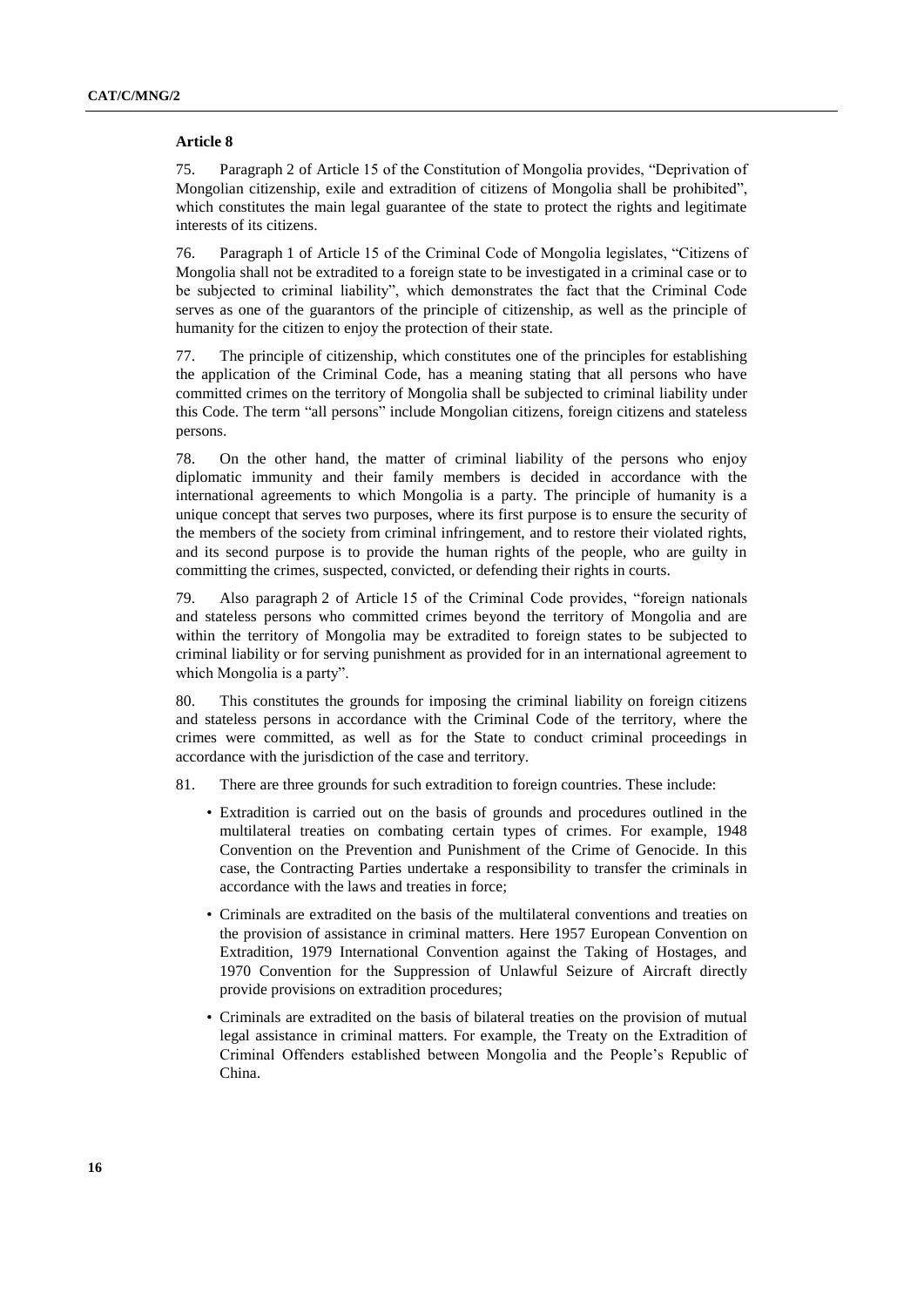82. In addition to the above grounds it is possible to make a request to foreign countries through diplomatic channels to transfer the convicted offenders in the form of a mutual assistance.

83. On the other hand, the procedures for transferring the criminals are reflected in the Criminal Procedure Code of Mongolia. Paragraph 1 of Article 404 of the Criminal Procedure Code of Mongolia states, "request to extradite a citizen of Mongolia who has left for a foreign country after committing a crime on the territory of Mongolia shall be made before an authorized organization of the foreign country in accordance with the rules provided by law and international agreements".

84. The request to extradite Mongolian citizen means the official written proposal for the extradition of the person, who committed the crime on the territory of Mongolia and is known to reside permanently or short-term in any of the foreign countries, for his/her extradition to Mongolia.

85. Foreign authorized organization means the courts, prosecutor's office, investigative office and all other competent authorities for conducting the criminal proceedings.

86. This must be consistent with the procedures set forth in the laws and legislation of Mongolia, as well as the international agreements. For example, the Chapter Forty-Six of the Criminal Procedure Code on the "Extradition of Criminals" (also Articles 404, 405, 406, 407, 408 of the said Code) regulates the issues on the extraditon of criminals for the purposes of charging with a criminal liability and the enforcement of the decree of sentencing.

87. These provisions regulate relations on the extradition of Mongolian citizen to Mongolia, who has escaped to a foreign country after committing a crime on the territory of Mongolia, irrespective of the classification of the crime, to transfer a foreign citizen, a person with dual citizenship, or a stateless person to a foregin country, who have committed a crime on the territory of Mongolia, or extradition of Mongolian citizen to Mongolia, who has committed a crime on the territory of a foreign country. In addition, Chapter Forty-Seven of the said Code (also Articles 410, 411, 412, 413) regulates relations on the extradition of criminals to the countries of his/her jurisdiction for the purposes of carrying out the punishment as well as refusing to extradite.

# **Article 9**

88. Request for extradition of the criminal for the purposes of charging with a criminal liability or enforcement of the decree of sentencing to the authorized organization of the foreign country shall be made in accordance with the procedures provided by law and international agreements.

89. Article 406 of the Criminal Procedure Code is an important article that protects the fundamental rights of the person, who committed the crime, and the one that ensures that their legal status does not deteriorate.

90. It is prohibited to extradite a person, who is a citizen of Mongolia, or a person irrespective of their citizenship if he/she has been awarded asylum in Mongolia, or if the grounds for the request to extradite are not considered to be a crime in Mongolia, or if the person to be extradited has been sentenced for the particular crime before and carried out his/her sentence, or if the criminal case has been previously dismissed, or if the statute of limitation for the particular crime has expired in accordance with the legislation of Mongolia, or if there are circumstances based on other grounds excluding initiation of a criminal case or sentencing.

91. As provided in Article 410 of the Criminal Procedure Code, extradition of a convicted offender carrying out his/her sentencing in Mongolia to the country of his/her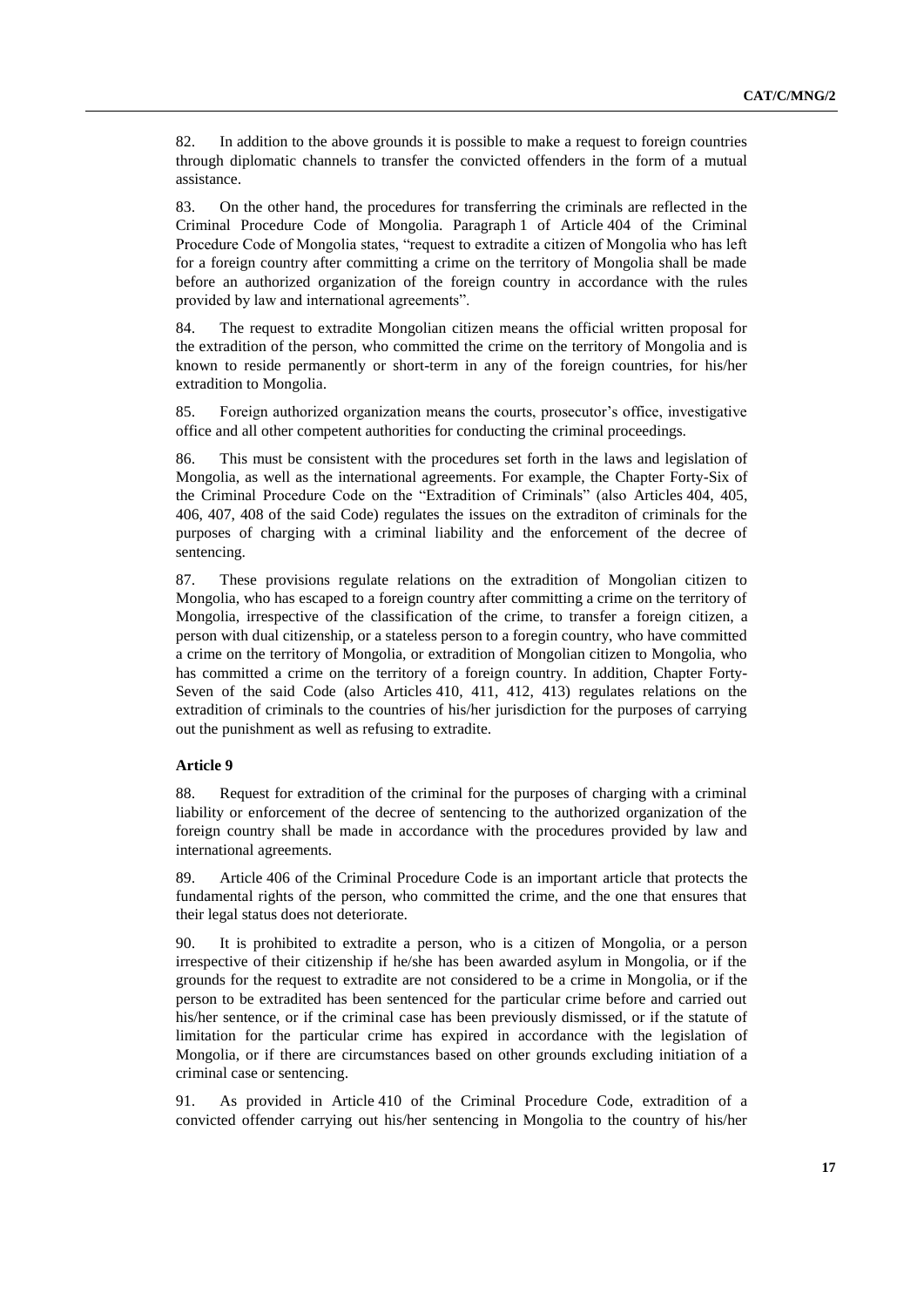jurisdiction is to be conducted in accordance with the conditions and procedures provided by international agreements of Mongoila established with the respective country, and, unless otherwise provided in the international agreements of Mongolia, decision on the extradition of a person sentenced to imprisonment by a court of Mongolia to the country of his/her jurisdiction shall be made by the Prosecutor General of Mongolia.

92. Bilateral agreements concluded by Mongolia apart from the general features have the following specific attributes. People's Republic of China: Where the request for extradition relates to execution of a sentence of penalty, extradition shall be granted only if a period of at least six months in the sentence remains to be served.

93. Extradition shall not be granted if the requested party has substantial grounds to believe that the request for extradition has been made for the purpose of prosecuting or punishing the person sought on account of that person's race, religion, nationality, sex or political opinion, or that the person's position in judicial proceedings may be prejudiced for any of the above-mentioned reasons; the offence for which extradition is requested is exclusively a military offence under the law of the requesting Party; or the requested Party in accordance with its law has jurisdiction over the offence for which extradition is requested, and, in this respect, criminal proceedings are being carried out.

94. The requesting Party shall notify the requested Party in time of the information relating to the proceedings against or the execution of punishment upon the person extradited or the re-extradition of that person to a third state.

95. Republic of India: An extradition offence includes an offence related to taxation or revenue or is one of a purely fiscal character. Also for any person to abet, conspire or attempt to commit, or incite or participate as an accomplice in the commission of, any extradition offence shall be considered an offence. If the extradition is not permitted according to the laws of the Requesting Party, or if the offence of which he/she is accused or convicted is a military offence then these shall constitute the grounds for refusal of extradition.

96. If under the law of the Requesting Party the person sought is liable to the death penalty for the offence for which his extradition is requested, but the law of the requested Party does not provide for the death penalty for the same offence, extradition may be refused, unless the Requesting Party gives such assurances as the Requested Party considers sufficient that the death penalty will not be carried out.

#### **Article 10**

97. The curriculum of the Police School, Law Enforcement University, include the academic subjects that fully reflect the content and ideas of the Convention against Torture, and subjects on learning the methods to "Prevent from Torture". In accordance with the curriculum in total 4,909 students of 161 courses received the training for the period of 2008-2013.

98. Students of the Police School, Law Enforcement University, in compliance with the approved curriculum, are graduating after completing the required number of credits on acquiring the necessary knowledge and skills to respect, protect and ensure the exercise of human rights.

99. In the stated period, the vocational training center to support the General Police Department organized a total of 32-hour training 8 times on subjects such as the "Issues of concern in respect to dealing with witnesses, victims, suspects and the accused", "Professional errors during criminal proceedings, and its prevention", "Ensuring human rights in the course of combating the crimes", "Issues of concern in dealing and offering services to the citizens, who committed minor offences or who are apprehended", "Methods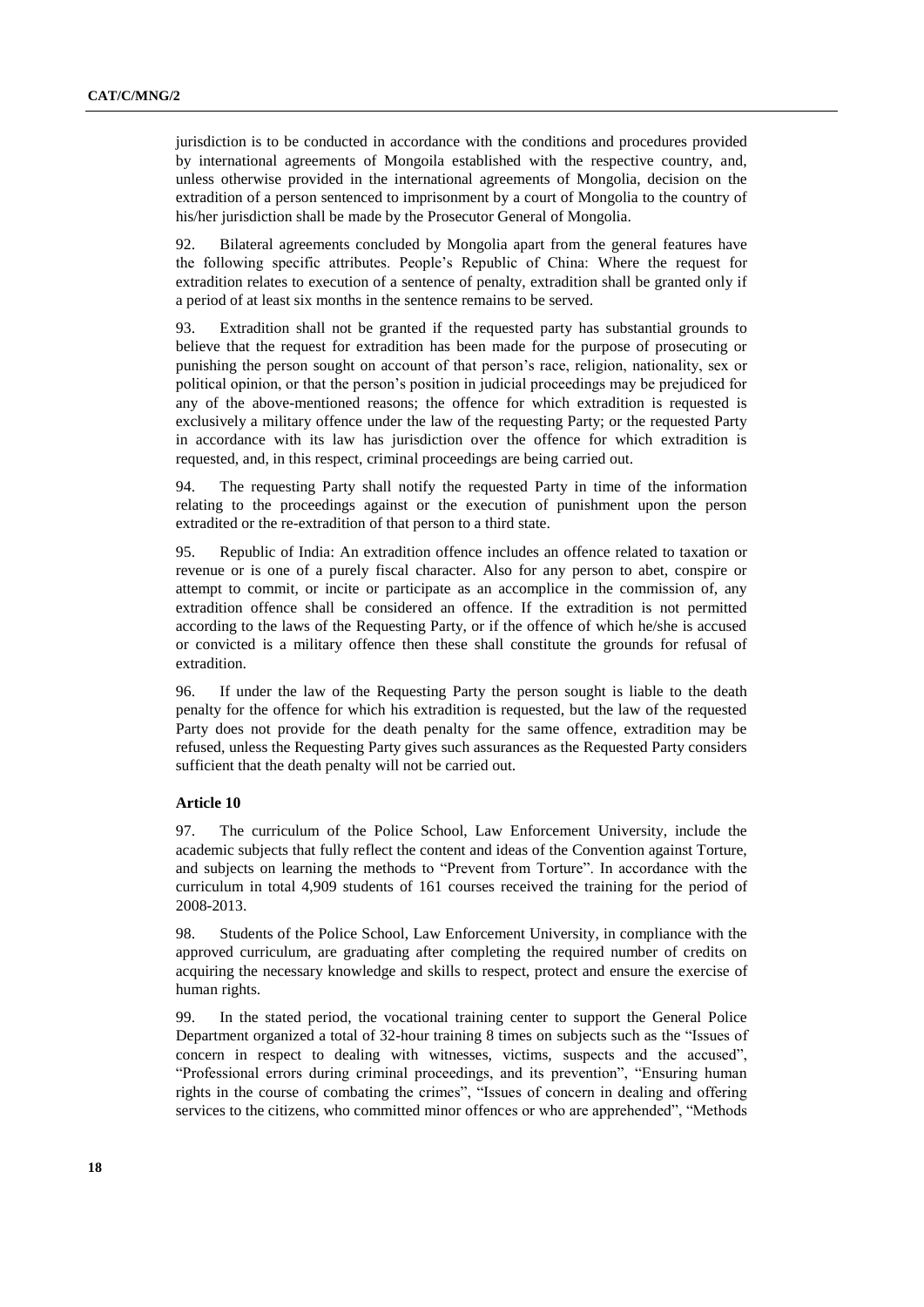and tactics in resolving a misdemeanor", and "Ensuring the rights of the suspects or accused during the criminal proceedings" involving 521 officers in charge of inquiry and investigation.

100. Also on the basis of internal resources 16-hour human rights training was specifically organized on the subjects such as "Torture and Human Rights" and "Restricting Human Rights" within the "Training the Trainers" program in cooperation with the "Amnesty International" organization that involved 82 trainers in duplicated numbers.

101. Annually no less than once a training was conducted by the local police departments and divisions on subject of ensuring the rights of the participants of criminal proceedings in cooperation with the governmental and non-governmental organizations such as the Gender Equality Center, National Center against Violence, Human Rights Development Center, National Human Rights Center involving the relevant officers.

# **Article 11**

102. For the purposes of ensuring the security of the victims and witnesses of the crime, to conduct the criminal proceedings of emotionally traumatized and terrified victims without the possibility to meet with the suspects, as well as to prevent from torture the suspects or the accused, the activites on fully equipping and furnishing a separate interrogation room, a police line-up room, and monitoring room at the central and local police departments and divisions were carried out locally.

103. Due to the lack of opportunities to furnish a separate room at the Ulaanbaatar city's police divisions of some districts the surveillance cameras were installed at the rooms of inquiry and investigative officers, which are being used in such operations.

104. In order to prevent from torture, and oversee the implementation of the procedures and guidelines on the interrogation of the arrested, detained and incarcerated persons the attitude and communication of the police officers are being monitored.

105. Meetings of the professional bodies in support of the investigation activities involved 2,579 authorized officials (inquiry officers, investigators, prosecutors, judges, inspectors of the intelligence and anti-corruption authority) in duplicated numbers, who met with a total of 3,150 suspects and the accused, and conducted tasks related to criminal proceedings such as ensuring the security of the participants, overview and protection, confidentiality, and conducting immediate measures, whereby no cases of torture or inhuman, degrading treatment were reported.

106. Within the provision on the "Investigation of the prison deaths" for the period of 2008-2013 108 prisoners' deaths that were registered for this period at the detention centers of the General Authority for Implementing Court Decisions were pursued as a criminal case, investigated and were resolved.

107. Article 56 of the Constitution of Mongolia stipulates, "the Prosecutor shall supervise the registration of cases, investigation and the execution of punishment and participate in the court proceedings on behalf of the State". On the other hand, due to the fact that the establishment of the Investigative Unit at the State General Prosecutor's Office conflicted with this constitutional provision it was repealed by the State Great Hural of Mongolia.

108. In accordance with the law to amend the Criminal Procedure Code the IAAC is conducting investigation on the crimes that used to fall under the jurisdiction of the Investigative Unit at the General Prosecutor's Office only in relation to such crimes as the crimes on malfeasance in office and corruption committed by the intelligence officers, police officers, inquiry officers, investigators, prosecutors and judges. In other words, the lawmakers were able to change a peculiar situation, whereby the IAAC was not able to conduct investigation of crimes that fell under its jurisdiction if the aforementioned persons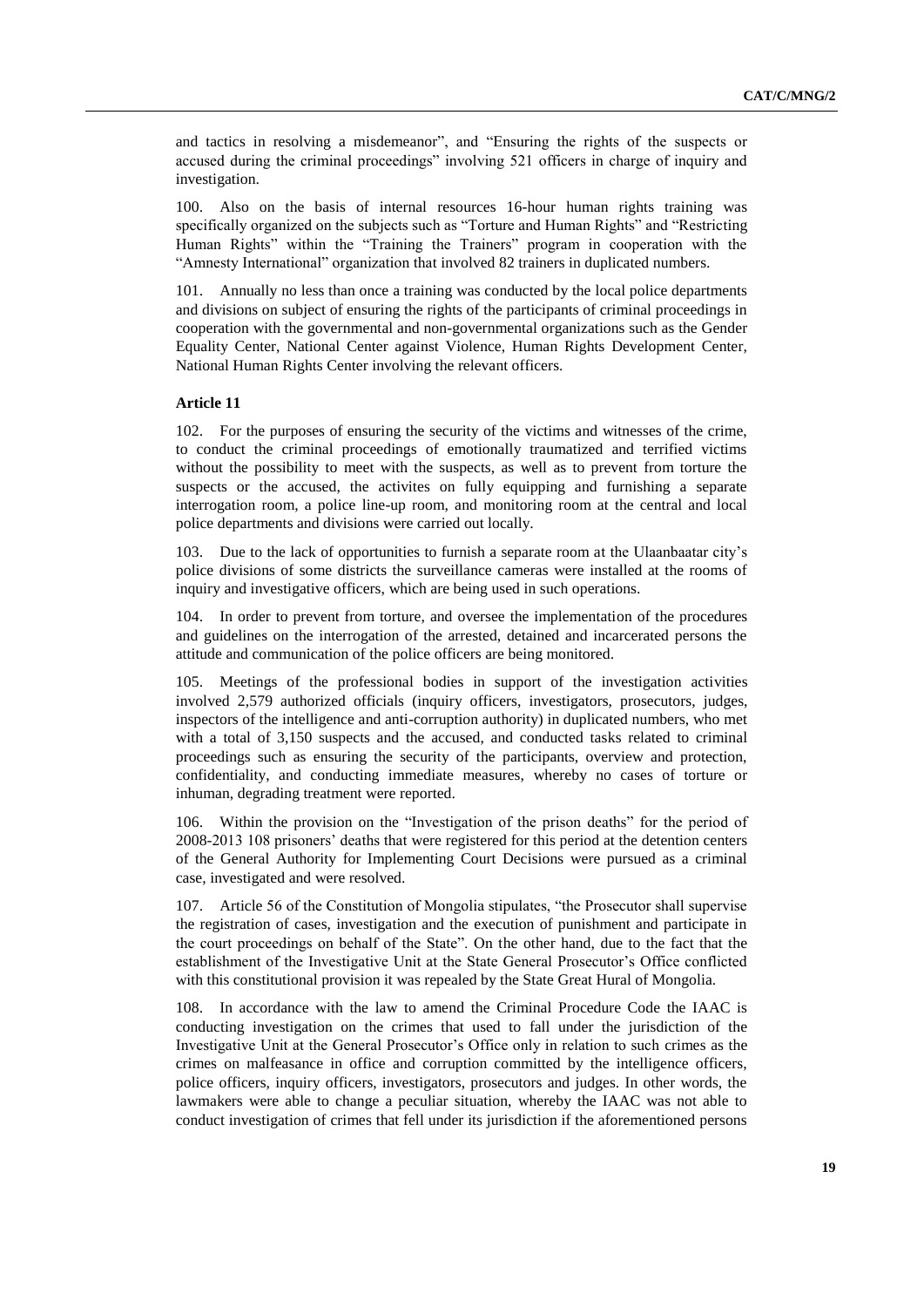committed such crimes, but instead the Investigative Unit at the General Prosecutor's Office investigated these cases.

109. Due to the fact that the Investigative Division of the IAAC carried out inquiry and investigation of crimes related to malfeasance in office and corruption committed by persons other than intelligence officers, police officers, inquiry officers, investigators, prosecutors, and judges it does not constitute a novely for IAAC. For the period from 7 September, 2007, until 7 October, 2010, the Investigative Division of the IAAC has been conducting inquiry and investigation of crimes on malfeasance in office and corruption committed by intelligence officers, police officers, inquiry officers, investigators, prosecutors and judges. The State Great Hural by amending the law transferred the jurisdiction of the Investigative Unit at the General Prosecutor's Office on the inquiry and investigation of crimes related to malfeasance in office and corruption committed by the intelligence officers, police officers, inquiry officers, investigators, prosecutors and judges, which was established in accordance with resolution No. 170 dated 7 October, 2010, by the Prosecutor General of Mongolia, back to the IAAC.

110. From international practices it can be seen that the jurisdiction to investigate the crimes is established in accordance with the law including its provisions on the type of crimes. On the other hand, depending on the cases where the crime is committed by several acts on the territories of several aimags and soums the right of the prosecutor to determine the appropriate jurisdiction for inquiry and investigation is left untouched.

111. Therefore, it should be pointed out that by changing the jurisdiction for inquiry and investigation of crimes committed by public servants of special service posts no changes were made to the supervisory function of the prosecutor. If a complaint is raised in relation to the inquiry and investigation the prosecutor continues to be entitled to exercise supervision and change the jurisdiction for regulatory purposes at any stage of the proceedings.

112. The fact that the General Prosecutor's Office, which in accordance with paragraph 1 of Article 56 of the Constitution of Mongolia implements a function to "supervise the registration of cases, investigation and the execution of punishment and participate in the court proceedings on behalf of the State", had an Investigative Unit that investigates all crimes including the crimes on malfeasance in office and corruption committed by the intelligence officers, police officers, inquiry officers, investigators, prosecutors and judges, and where the prosecutor supervised the actions by their own investigators, created not only risks for prosecutors to be influenced by the investigators, for their independence to be adversly affected, and for the conflicts of interest to arise but also due to the fact that they did not have a right to carry out immediate measures there was a limited opportunity to resolve the crimes related to corruption and malfeasance in office.

113. Provision 1.3 of the Chapter on "Country with a Law Governance" of the policy and action program of the President of Mongolia sets an objective to "combat persistently the corruption, bribery, governmental bureaucracy, and the illegal activities by government officials. Further objective is to establish and implement a practice by law that places an equal accountability on any law-breakers irrespective of their wealth, political affiliation or nepotism", while its provision 1.4 outlines an objective to "continue the efforts to improve the legal environment to combat corruption and abuses of office". The action program of the Government for the period of 2012-2016 advances a goal to "implement radical reforms to combat corruption and bureaucracy".

114. One of the forms of implementing the goals and objectives specified in these documents inevitably includes efforts to increase the opportunity and conditions for investigation of crimes related to corruption and malfeasance in office by a single organization by amending the relevant laws and legislation.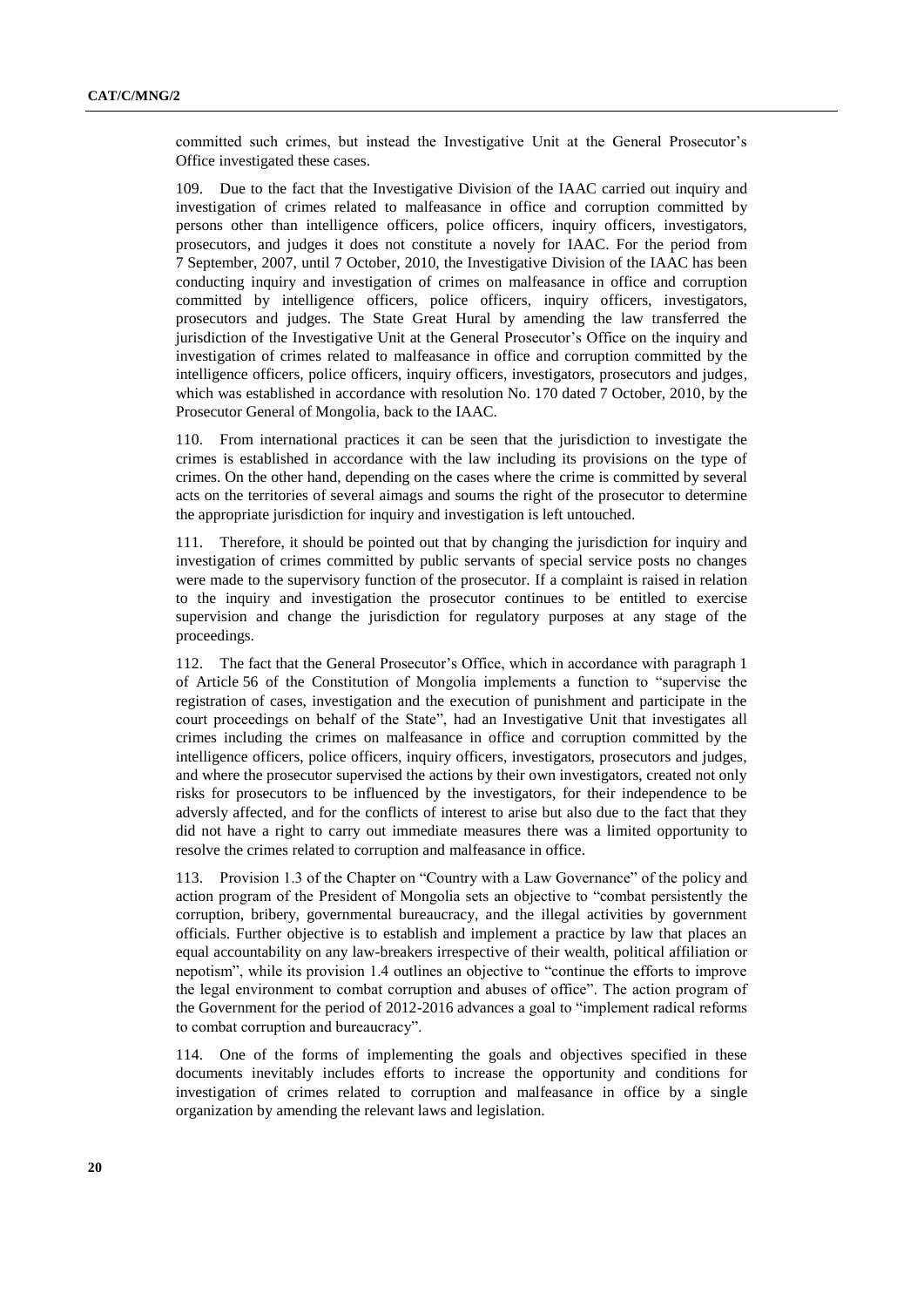115. The action program of the Government for the period of 2012-2016 sets an objective to "re-organize the investigative and criminal police department as an investigative department by changing its functions and organizational structure, and to set up a court examination body under the investigative department", and within this objective legal sector reforms have been initiated, where the draft Law on the Investigative Department has been developed and submitted to the State Great Hural.

116. In line with the policy of reducing the number of investigative bodies the integration of the Investigative Unit at the General Prosecutor's Office into the structure of the IAAC, where the number of investigative bodies has been reduced by one and the IAAC has obtained an additional jurisdiction for investigation of certain crimes, constitute one of the basis of the legal sector reforms.

117. The police departments and divisions in charge of a particular territory have established chambers to serve the citizens, which lists the location and phone numbers of the bar associations or the advocates operating on a given territory, and for the purposes of publicizing information on police activities as well as disseminating the required legal expertise electronic websites and information boards are being operated to create opportunities for obtaining legal assistance.

118. In aimags and rural areas a telephone line is being operated for the purposes of receiving complaints from citizens on the illegal activities, inhuman and degrading treatment of the police. In addition, the websites of the police deparments are being promoted among the citizens, and information is being obtained from citizens. All local police departments and divisions now have electronic websites.

119. For the purposes of preventing torture, other cruel, inhuman or degrading treatment the recommendations No. 3/207 of the National Human Rights Commission of Mongolia dated 25 March, 2013, and the duties with a reference No.3/1788 dated 9 April imposed from the Administration Management Division of the General Police Department were disseminated among all police officers, and written guarantees were being obtained from the officers in charge of police inquiry and investigation for its implementation.

# **Article 12**

120. In accordance with the jurisdiction established by Article 27 of the Criminal Procedure Code the Police Division, and the investigator in charge of the particular territory shall carry out investigations related to the crime of torture. From the statistical data of the Investigative Unit that was dissolved more than 90% of criminal complaints and information were related to the police officer. For the period of 2007-2012, in relation to the data on the suspects investigated by this Unit there were 25 judges, 26 prosecutors, 115 investigators, 108 inquiry officers, 1,094 staff members of the police, and 39 intelligence officers.

121. The study of the resolution of the complaints related to the allegations of torture for the period of 2007-2012 reveals that 14 cases were dismissed on the ground that the allegations of torture cannot be established, 5 cases, which were determined to constitute the crimes of torture, were dismissed by the law on amnesty, 5 cases received sentencing from the courts, and 15 cases were refused to initiate criminal proceedings on the basis that these were related to the improper communication and other grounds.

The National Human Rights Commission of Mongoila received and resolved 650 complaints in 2013. 289 of these complaints were received from the people, who were incarcerated in detention centers or prisons. As of 2014, 282 complaints were received, out of which 134 were from people, who were incarcerated in detention centers or prisons. This number is expected to increase in the future.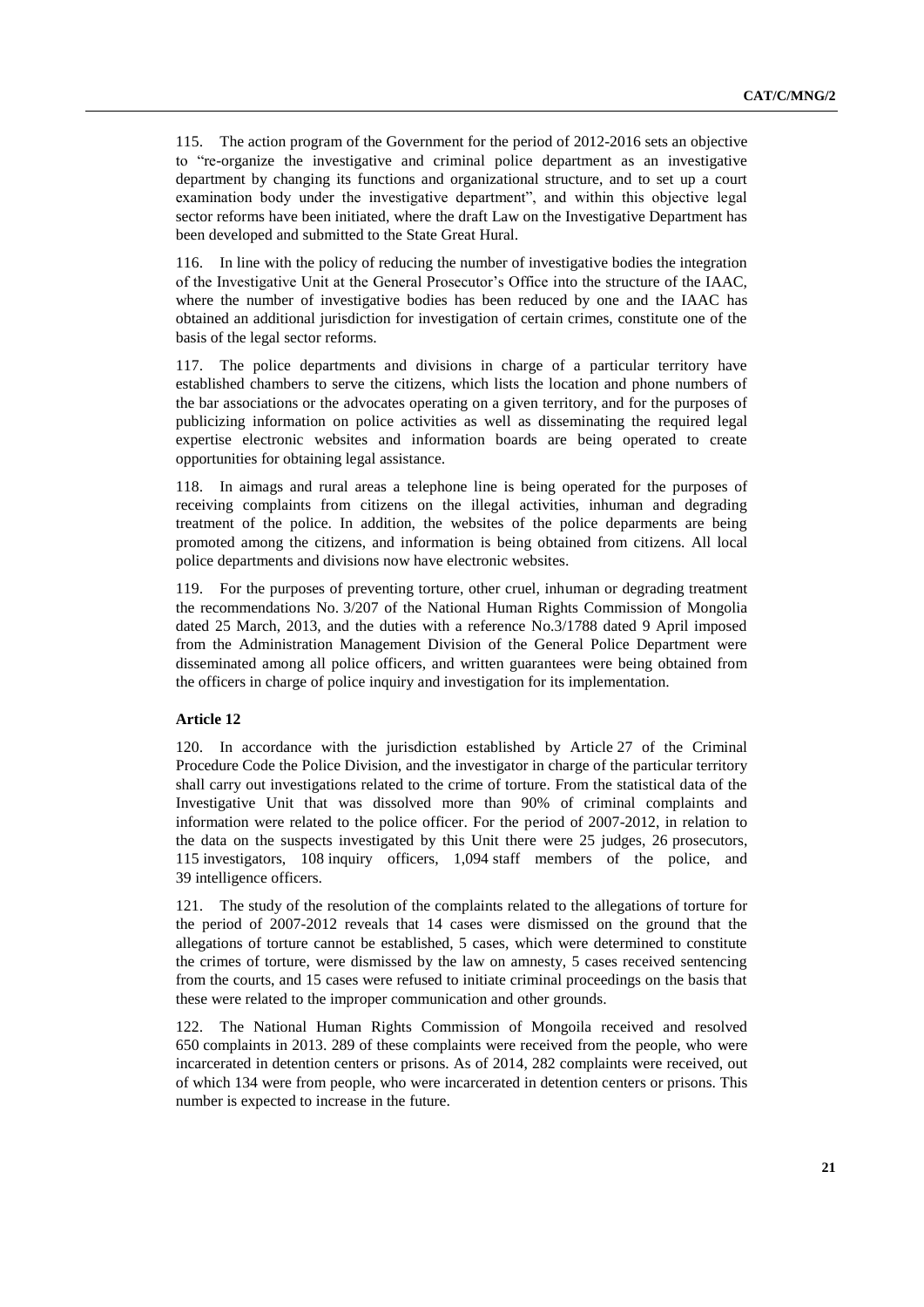123. In recent years, the applications and complaints started to allege the crimes of torture, inhuman and degrading treatment. Therefore, the Commission regularly conducts inspections and organizes trainings in prisons.

124. Furthermore, the issue on the accession to the Optional Protocol to the Convention against Torture was studied, and it was discussed by the Cabinet meeting. Within this scope a study is being conducted on amending the Law on Marshals Service and the possiblity of transferring to Marshals Service a right to carry out investigations on the crimes against the judicial proceedings.

#### **Article 13**

125. Law on Rendering Legal Assistance to the Indigent Defendants that was adopted by the parliamentary session in 2013 came into force on 1 January, 2014.

126. Within the scope of this Law, by the joint resolution No. А/05/8 of the Minister of Justice and Minister for Finance dated 20 January, 2014, the number and location of the branches of the legal aid centers were approved. Legal aid center with a structure of a secretariat and 32 branches conducts its operations in 9 districts of the capital city, 21 aimags and 2 soums to render legal assistance to the indigent defendants. Currently, 9 officers of the secretariat, 47 state advocates, and 4 assistant advocates are conducting their operations. (Appendices 7, 8, 9)

127. In total 1,046 accused persons related to 982 cases approached the legal aid center in February-June, 2014, in order to receive free advocacy assistance. Out of these 479 cases were fully resolved at the courts, 66 cases were resolved prior to reaching the court, and 358 cases are at the stage of being resolved. Also 79 cases out of the total number of citizens, who approached the legal center, were refused on the grounds that they do not fall under the jurisdiction, or determined to be financially capable, or the advocate is being challenged. These included 37 cases, where the defendants were determined to be financially capable, 24 cases that do not fall under the jurisdiction, 9 cases, where the advocate is being challenged, and 9 cases, where the free legal assistance is being refused based on other grounds.

128. State advocates of the branches of the legal aid centers offered free legal consultation to 2,128 citizens. For example, legal aid centers in Bayan-Ulgii, Uvs, Gobi-Altai, and Dundgobi aimags as well as Nalaikh, Khan-Uul and Bayanzurkh districts provided the majority of the first instance legal assistance to citizens. According to the data for the first 4 months of 2014, the average number of cases allocated to an advocate per month is around 5-6 cases. This number is expected to increase in the future.

129. From the above table it can be concluded that the majority of people approached the legal aid center in order to receive advocacy assistance at the stage of investigation (49.2%) and first instance courts (28.3%).

130. Classification of cases resolved by the courts, as submitted by state advocates include:

- 41 or 7.5% were grave crimes;
- 93 or 17% were serious crimes;
- 342 or 62.7% were less serious crimes;
- 76 or 13.9% were minor crimes respectively (Appendix 7).

131. Majority of criminal cases, where defendants received legal assistance, were less serious crimes (62.7%).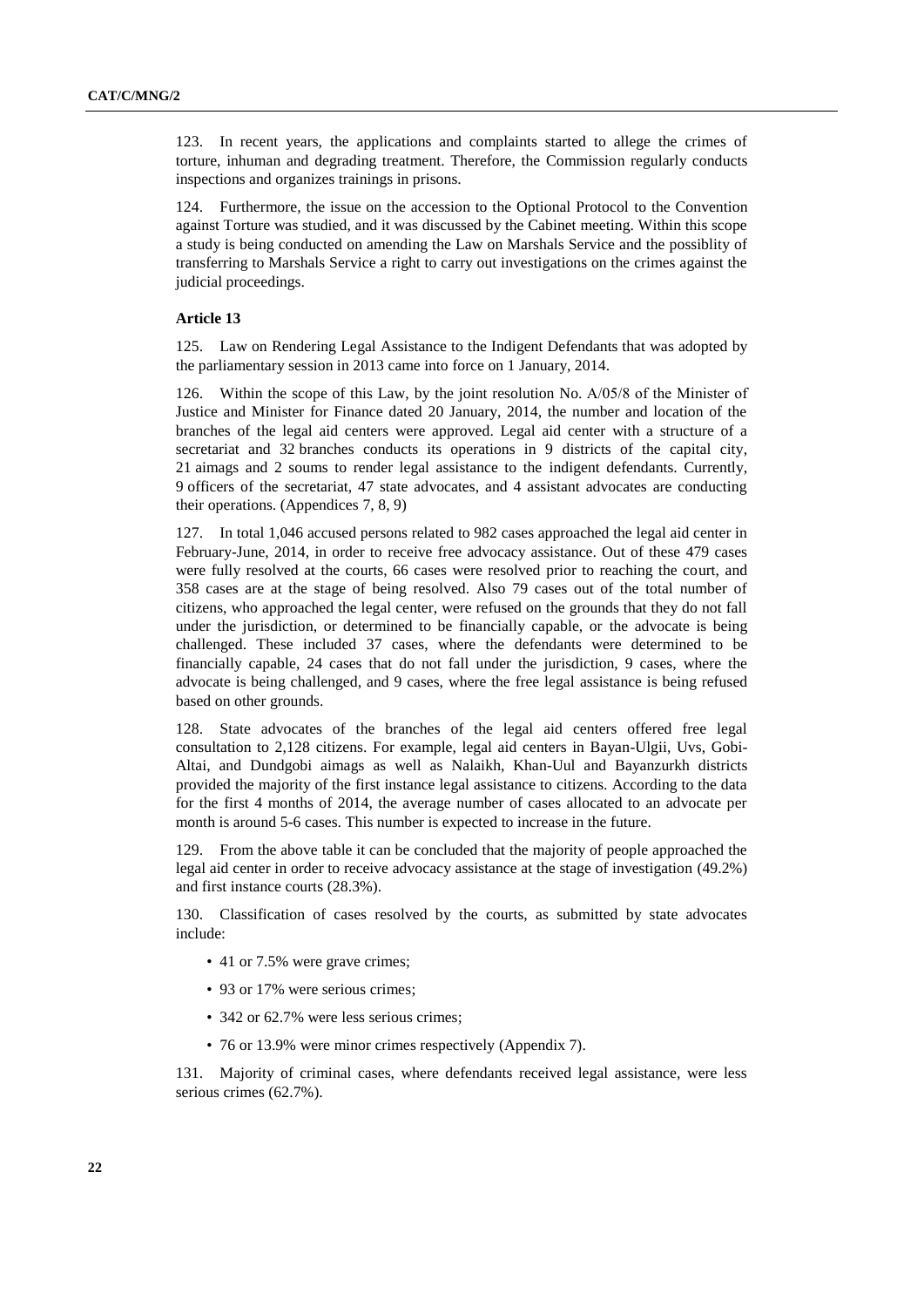132. The comparison of the types of crimes for which the defendants received legal aid includes robbery (53.3%), intentional infliction of a minor, less serious, or severe bodily injury (20.1%), and hooliganism (10%). (Appendix 8) The above statistical data show that the crime infringing the ownership right constitutes the majority of crimes. Indigent defendants are mostly people who are unemployed, do not have a regular income, and come from multi-member households.

133. Study on the access to the state advocates, on whether this information is disseminated among the public, and from where the majority of people approach the state advocates revealed that the client and their representatives directly approached the state advocates. 43% of the clients approached advocates directly. In addition, in many cases the law enforcement organizations such as the courts, investigation office, pre-trial detention centers approach the secretariat of the legal aid center for the appointment of the advocates. (Appendix 9)

134. Internal Monitoring and Security Division of the General Police Department receives and investigates complaints from the ctiziens and organizations related to the police officers' discipline and ethics, and for the period of 2008-2013 no petitions or complaints were received from the citizens and organizations related to the case of the "police officer subjecting to a torture and forcing a confession".

135. Inspection of the national criminal database shows: 1 case of the crime on subjecting to a torture by forcing a testimony by an inquiry officer or investigator by threat or the use of force, torture, humiliation, deception or other illegal methods was registered in 2010, 9 such cases in 2011, 1 case in 2012, and 1 case in 2013, which were resolved by the courts. 5 such crimes were registered in the capital city, 3 in Uvs aimag, 1 each in Dornogobi, Selenge, Khentii, and Hovd aimags.

# **Article14**

"Anyone who has been the victim of unlawful arrest or detention shall have an enforceable right to compensation". Paragraph 5 of article 9 of the ICCPR

"Each State Party shall ensure in its legal system that the victim of an act of torture obtains redress and has an enforceable right to fair and adequate compensation, including the means for as full rehabilitation as possible. In the event of the death of the victim as a result of an act of torture, his dependents shall be entitled to compensation". Paragraph 1 of article 14 of the Convention against Torture

136. The above provisions guarantee the right to obtain compensation for physical injury and emotional suffering as a result of torture. Provision 3.3 of the Declaration of Basic Principles of Justice for Victims of Crime and Abuse of Power states that where public officials or other agents acting in an official or quasi-official capacity have violated national criminal laws, the victims should receive restitution from the state whose officials or agents were responsible for the damage inflicted.

137. In cases where the government under whose authority the victimizing act or omission occured is no longer in existence, the state or government successor in title should provide restitution to the victims. Therefore, in accordance with international regulations the Government of Mongolia bears a responsibility towards fair and adequate compensation for the damage inflicted as a result of torture. In other words, the state is responsible in providing restitution to the victims of torture.

138. In addition, paragraph 14 of article 16 of the Constitution of Mongolia states, "the citizens of Mongolia ... shall have the right to be compensated for the damage illegally caused by others...", which guarantees the right to obtain compensation for the damage.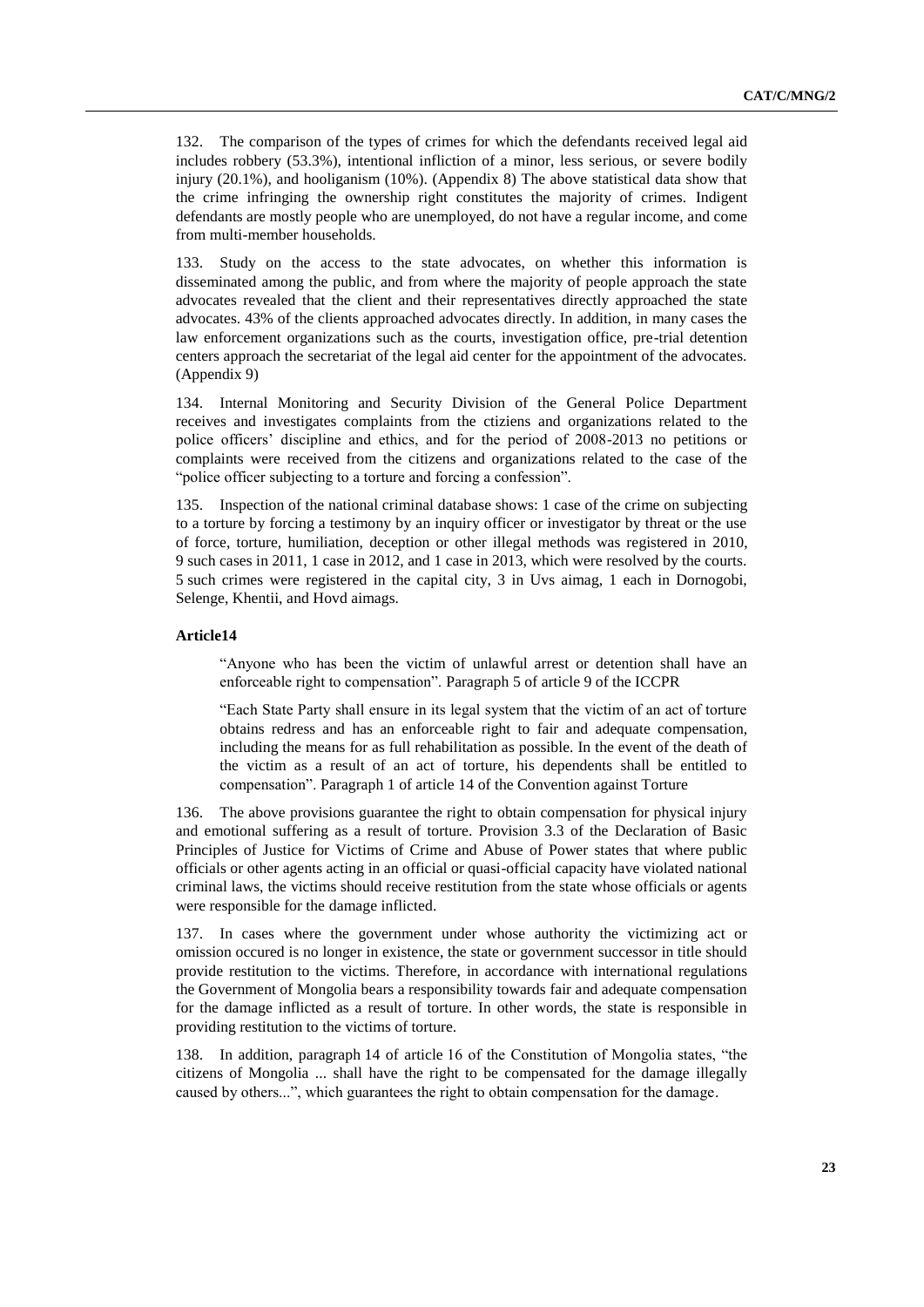139. State of the damages being compensated: Due to the poor implementation of the above legal provisions in practice, and the lack of specific budgetary funding for compensation to budgetary organizations, as determined by court decisions, the implementation of such court decisions are being stagnant since 2009, with accumulation of the documents for executing the payment since 1996 in large numbers, whereby the payment ordered by the court decisions continue to accrue over the years, which creates a difficult situation for the implementation of court decisions.

140. As a result of these activities, in 2008 it was decided that the compensation to the citizens for the damage that was inflicted during the criminal proceedings is to be retrieved from the government special fund, and consequently, according to the government resolution in 2008, 16 citizens received compensation in the amount of 183.2 million tugrugs. Even though the court makes a decision on the compensation of the damage inflicted in the course of criminal proceedings from the government special fund in accordance with the Law on Government Special Fund, this compensation is being allocated and distributed from the annual budget of the Ministry of Justice as a compensation from the wrongful actions of the governmental organizations or public servants.

141. Within the framework of these activities for the period of 2008 – 10 September, 2014, from the measures to issue 41.1 billion tugrugs from the government 403 citizens obtained 7.7 billion tugrugs, and from these 137 citizens received 1.5 billion tugrugs of compensation for the wrongful actions of the inquiry officer, investigator, prosecutor, or a judge during the criminal proceedings (this amount is included into the amount of compensation issued to citizens), and, in addition, 234 legal entities received a compensation in the amount of 33.4 billion tugrugs on the basis of the court order.

142. Annual allocation of funds in respect to the above monetary capital:

(1) In 2008, 183.2 million tugrugs were distributed to 16 citizens, as a result of the damage from the criminal case.

(2) In 2009, the compensation was distributed among 132 citizens and legal entities out of 3.4 billion tugrugs allocated into the budget of the Minister of Justice.

143. In 2011, 11.7 billion tugrugs were allocated into the budget of the Minister of Justice, which were distributed to 65 citizens and legal entities. These include:

- 30 citizens obtained a compensation in the amount of 229.4 million tugrugs, and out of these 3 victims of crimes received 11.7 million tugrugs;
- 35 legal entities obtained a compensation in the amount of 11.5 billion tugrugs.

144. In 2012, 12 billion tugrugs were allocated into the budget of the Ministry of Justice, which were distributed to 240 citizens and legal entities. These include:

- 165 citizens received 4.3 billion tugrugs, and from these 44 citizens, who fell victims to the crimes, obtained a compensation in the amount of 417.8 million tugrugs;
- 75 legal entities were allocated with 7.7 billion tugrugs.

145. In 2013, 6.7 billion tugrugs were allocated into the budget of the Minister of Justice, which were distributed to 61 citizens and legal entities. These include:

- 46 citizens were compensated with 542.3 million tugrugs, and out of these 30 citizens, who became victims of crimes, received a compensation in the amount of 484.4 million tugrugs;
- 15 legal entities received a compensation in the amount of 6.2 billion tugrugs.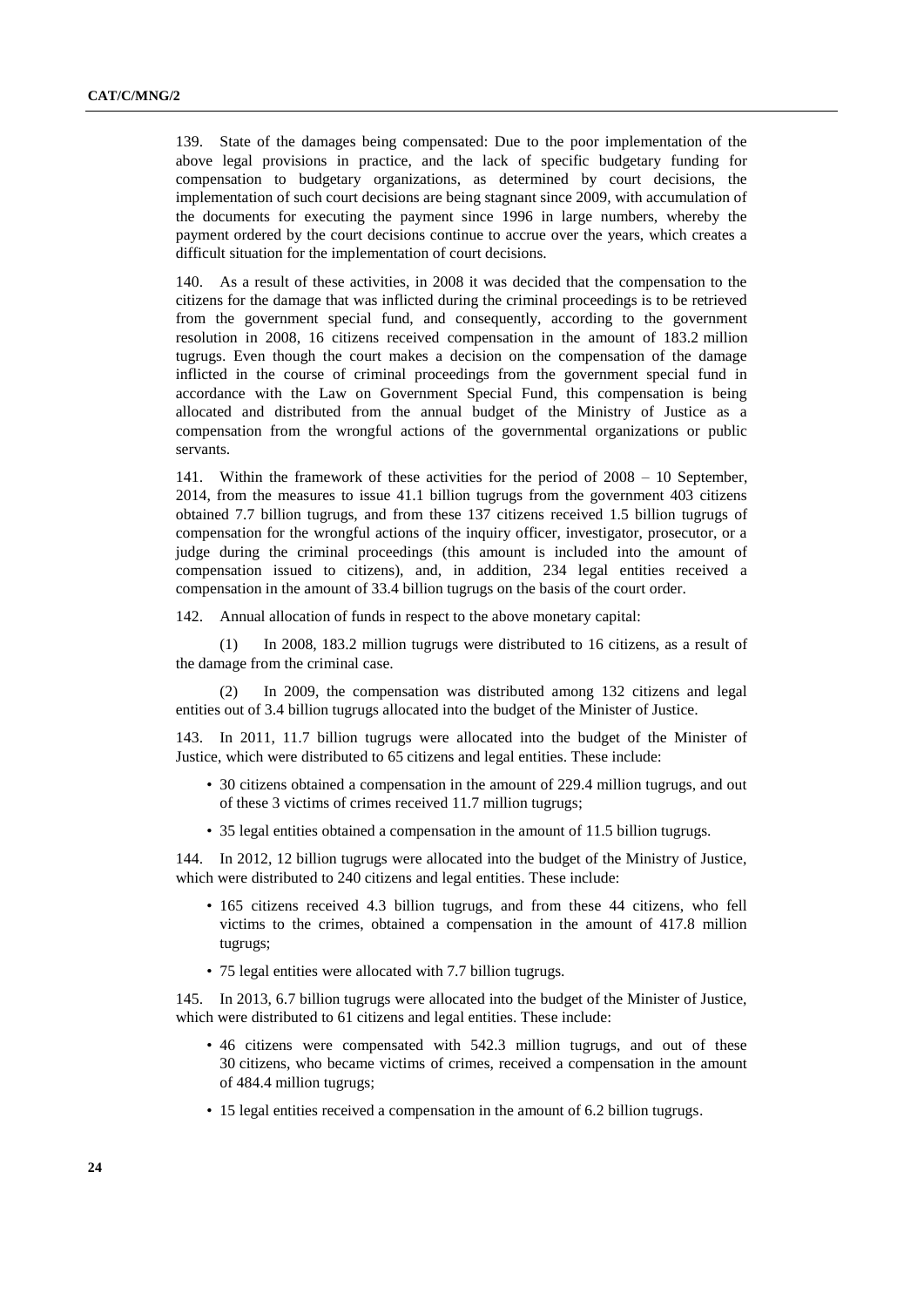146. In 2014, 6.7 billion tugrugs were allocated into the budget of the Minister of Justice, which are being distributed in the following way:

- 29 citizens received 1.6 billion tugrugs, and out of these 9 citizens, who were injured as a result of the crime, received a compensation in the amount of 108.2 million tugrugs;
- 11 legal entities obtained a compensation in the amount of 4.5 billion tugrugs, and the distribution of the rest of the budget is not being resolved as of yet.

147. Claim by the National Human Rights Commission of Mongoila: Sub-paragraph 1 and paragraph 1 of Article 17 of the Law on the National Human Rights Commission of Mongolia legislates the powers of the Commission with respect to making a decision on complaints by stating, "to submit claims to the courts with regard to issues on violations of human rights and freedoms by business entities, organizations, officials or individual persons, to participate in person or through a representative in judicial proceedings in accordance with the procedure established by law", whereby the Commission submitted a claim to the state on behalf of the victims for the damage inflicted to them as a result of torture, who were undergoing investigation by being falsely implicated into the crimes, and were incarcerated, and such judicial practice has been established.

148. The Commission was established in 2001, and in the last period a total of 24 claims were submitted to the courts; however, the court in majority of cases related to the psychological and physical damage dismissed the case, and in minority of cases a very minor amount is being awarded. Even though the Commission submitted a claim against the Government on the compensation to the victims of false convictions and subjection to torture in the amount of 1,021,322,000 tugrugs the court awarded only 209,475,149 tugrugs, which constitutes a mere 21% of the total amount of the claim.

# **Article 15**

149. During the reporing period major amendments were made to the Criminal Procedure Code of Mongolia in 2008 and 2014 respetively. These amendments were related to legislating and guaranteeing human rights.

150. The following are some of the amendments made to the Criminal Procedure Code in relation to evidence: Article 7 of the said Law, "Judicial proceedings shall be conducted on the basis of equal participation of the parties and the adversarial principle." 17.1. Judicial proceedings shall be based on adversarial litigation between the prosecuting and defending parties with equal rights. In exercising the adversarial principle, the court of the first instance shall provide equal opportunities to all the parties in the court proceedings, including their advocates, legal representatives, and public prosecutors to question and respond, introduce evidence, provide comments, and defend their justification or oppose thereto. (Second sentence of this provision was added by the law on 24 April, 2014).

Article 49. Grounds prohibiting the participation of judges in criminal proceedings

49.1.5. if there are conditions that might create conflicts of interests.

*(This provision was added by the law on 24 April, 2014).* 

Article 79. Evidence

79.1. Facts and information, with respect to circumstances of a crime, obtained in accordance with the grounds and rules set by this Law shall be deemed to be evidence. *(This provision was amended by the law on 3 December, 2009).*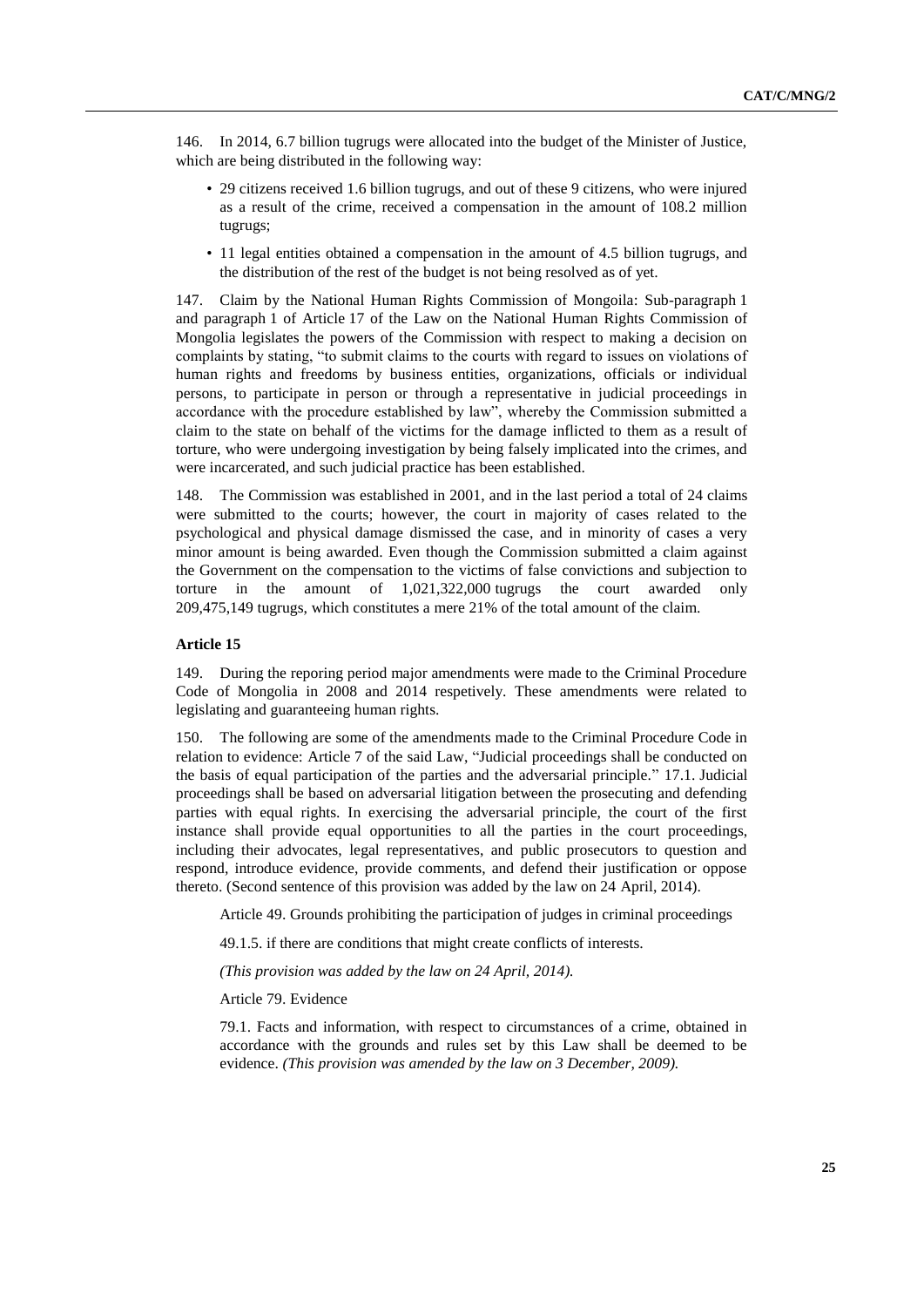Article 134. Freezing of property

134.1. For the purpose of securing a civil suit or possible confiscation of a property, if there are sufficient grounds to freeze the property of an accused, a suspect, or of other persons legally bearing material responsibility for their actions, or sufficient grounds to prove that the property or income constitute the proceeds of the crime then the property or the income shall be frozen.

*(This provision was revised by the law on 16 January, 2014).*

134.11. In implementing the measures to freeze the assets or the income obtained as a result of the crime, if the owner of the proceeds of the crime is unknown, or if informing the owners is prejudicial to the purposes of these measures then the owners may not be informed in advance.

*(This provision was added by the law on 16 January, 2014).*

Article 208. Grounds for terminating the criminal case

208.1. A criminal case shall be terminated on the following grounds:

208.1.1. if there are grounds indicated in Articles 24.1.1-24.1.6 of this Law.

*(This provision was amended by the law on 1 February, 2008).*

# **Article 16**

151. In the aftermath of the events of 1 July, 2008, during the trial of the leadership of the police for the death of 5 people killed during the riots, if prior to these events there was a common understanding that the police is a militarized organization that works in accordance with the orders, at the court proceedings a dispute arose that the police is an organization that serves the citizens, therefore, such cases cannot be tried as the instances of military crimes.

152. An argument was advanced that the police is a law enforcement organization with a clear objective to serve the citizens in fulfilling its law enforcement mission, and it is not a military organization. On the other hand, even though the police are not a military organization it is not an administrative body either. Therefore, a question arose as to what kind of an organization the police should be. Consequently, in line with our view that there should be a "Law enforcement organization" with a new status in between the military and civil organizations we are carrying out these reforms.

153. On the basis of the need to create legal guarantees to ensure the implementation of the activities of the law enforcement organizations and officials such as the police, investigative and border services, taxation and customs services, who have the powers to register and investigate any reasonable suspicions, crimes and violations under the common principles and procedures that uphold human rights and freedoms, free from conflict of interest and corruption, a draft law on Law Enforcement Activities is being developed.

154. The concept of "Law enforcement activities" will include urgent actions for detection of the crime, immediate measures for case registration and investigation, and activities on enforcing the public order, ensuring the public security, and prevention of crimes, and the legal status of the law enforcement officer will be determined in accordance with the specialized law. This way, the restriction of the inviolable human rights, and the infringement on others' property will be carried out under single standard.

155. Consequently, by adopting a common standard for law enforcement activities types of torture such as the unreasonable detention, posing leading questions during interrogations, and inhuman and degrading treatment of others during the criminal proceedings that continue to exist will be subject to restriction.